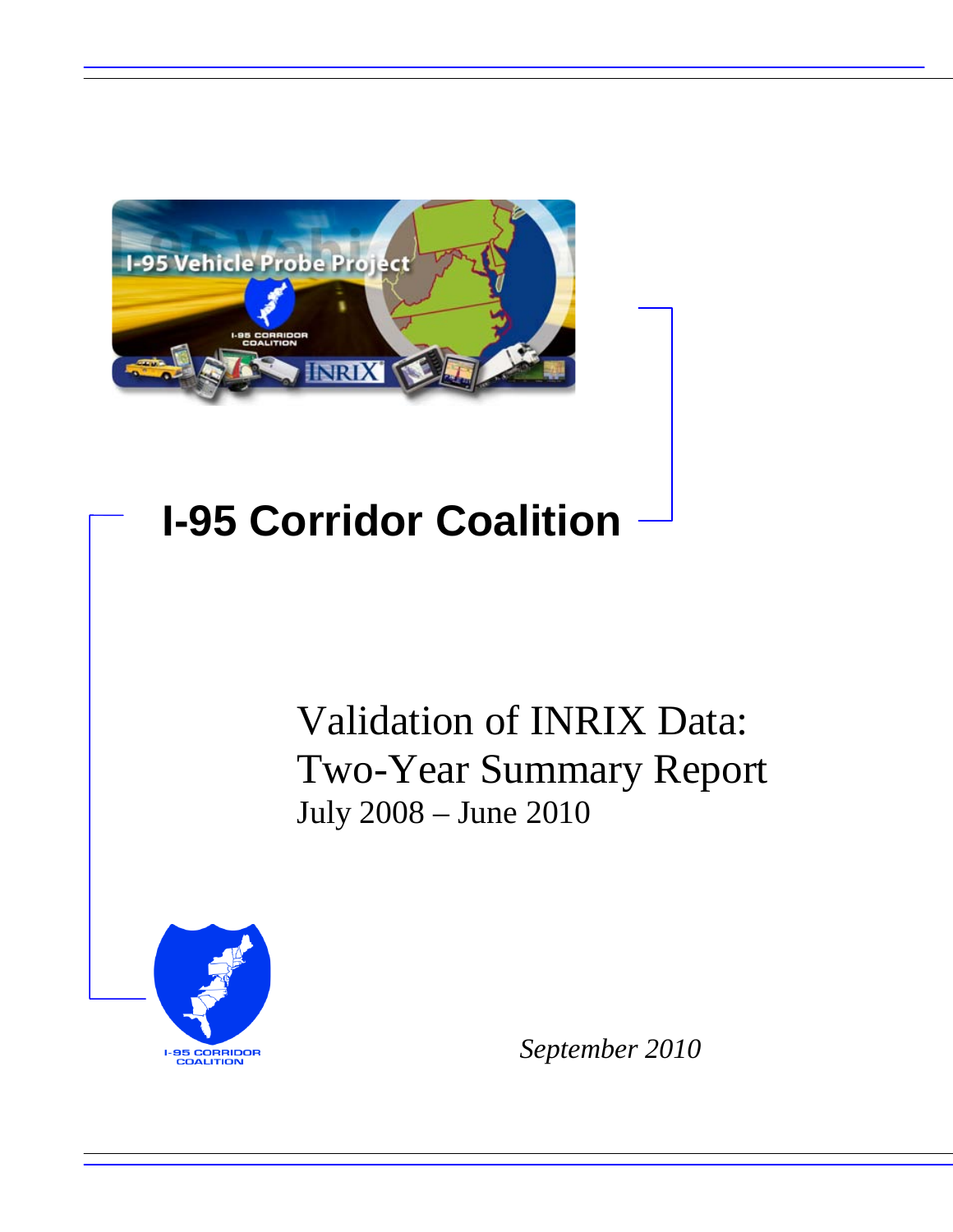

# **VALIDATION OF INRIX DATA: TWO- YEAR SUMMARY REPORT JULY 2008 - JUNE 2010**

# *Summary Report*

*Prepared by:*

I-95 Corridor Coalition

*Prepared by:*

I-95 Corridor Coalition

*Acknowledgements:*

The I-95 Corridor Coalition would like to express its gratitude for the assistance it received from the UMD research team and from the state highway officials in Delaware, Maryland, New Jersey, North Carolina, Pennsylvania and Virginia during the course of this study. Their efforts were instrumental during the data collection phase of the project.

*September 2010*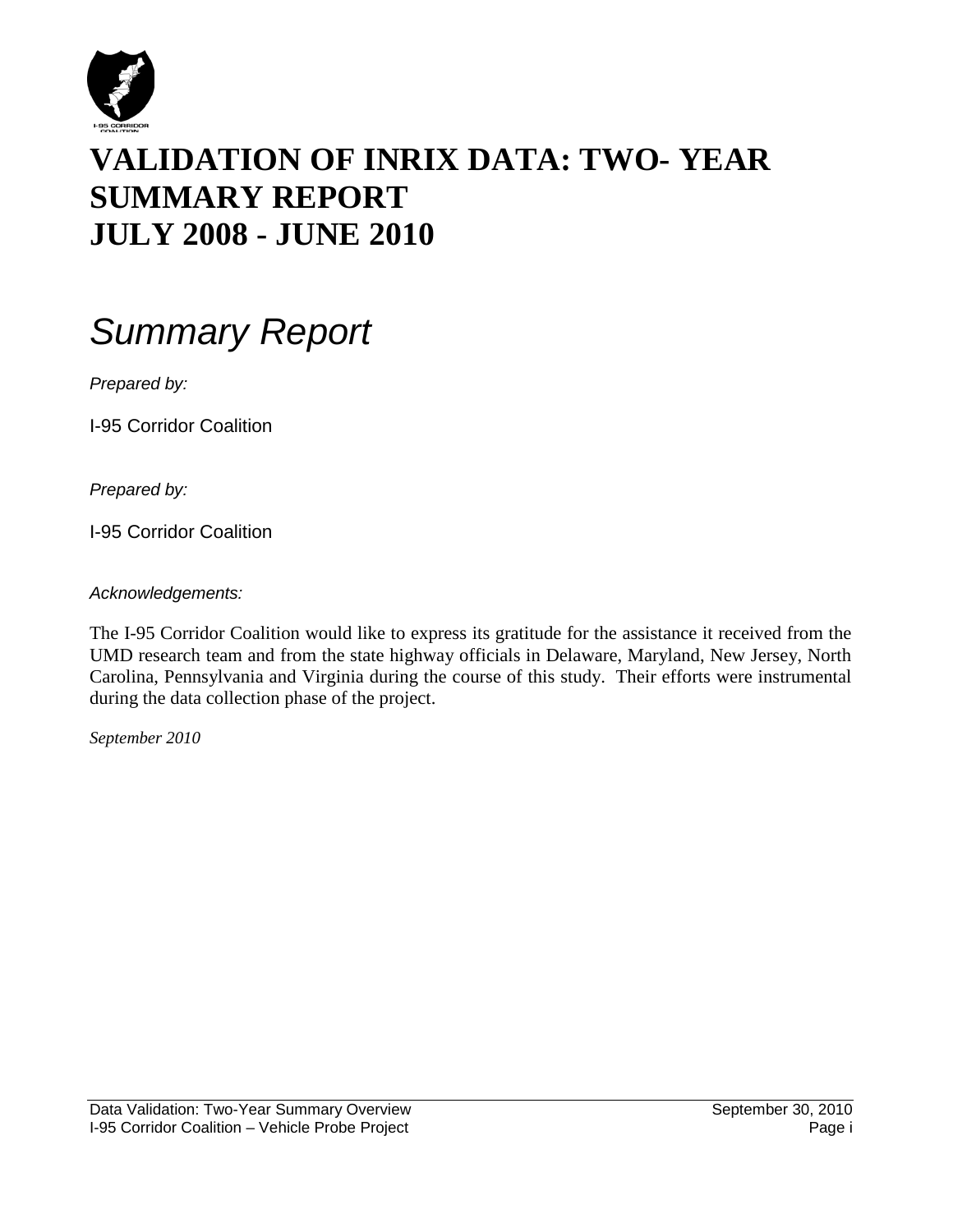

# **Contents**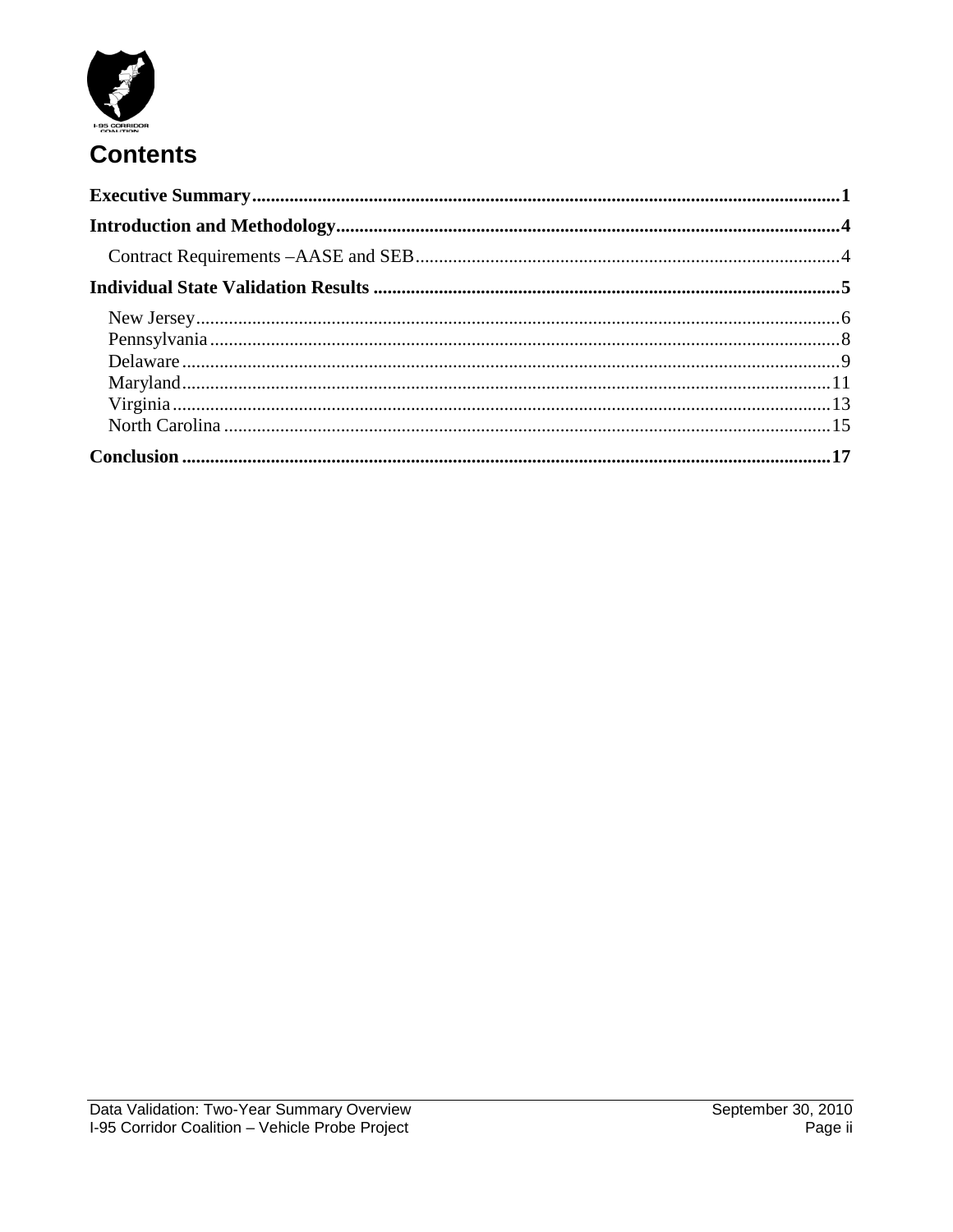

# **Figures**

| Figure 1 – Coverage Area Map                                                           |    |
|----------------------------------------------------------------------------------------|----|
| Figure 2 – Cumulative Hours of Data Collected Per Speed Bin                            | 2  |
| Figure 3 – Hours of Data Collected (Excluding >60 mph Speed Bin) Per Event             | 3  |
| Figure 4 – Example of Standard Error of the Mean (SEM) Band                            | 4  |
| Figure 5 – Hours of Data Collected (Excluding >60 mph Speed Bin) in New Jersey         | 6  |
| Figure 6 – Total Hours of Data Collected by Speed Range in New Jersey                  | 7  |
| Figure 7 – Average Absolute Speed Error (AASE) Per Validation Event in New Jersey      |    |
| Figure 8 – Hours of Data Collected (Excluding >60 mph Speed Bin) in Pennsylvania       | 8  |
| Figure 9 – Total Hours of Data Collected by Speed Range in Pennsylvania                | 8  |
| Figure 10 – Hours of Data Collected (Excluding >60 mph Speed Bin) in Delaware          | 9  |
| Figure 11 – Total Hours of Data Collected by Speed Range in Delaware                   | 9  |
| Figure 12 – Average Absolute Speed Error (AASE) Per Validation Event in Delaware       | 10 |
| Figure 13 – Hours of Data Collected (Excluding >60 mph Speed Bin) in Maryland          | 11 |
| Figure 14 – Total Hours of Data Collected by Speed Range in Maryland                   | 11 |
| Figure 15 – Average Absolute Speed Error (AASE) Per Validation Event in Maryland       | 12 |
| Figure 16 – Hours of Data Collected (Excluding >60 mph Speed Bin) in Virginia          | 13 |
| Figure 17 – Total Hours of Data Collected by Speed Range in Virginia                   | 13 |
| Figure 18 – Average Absolute Speed Error (AASE) Per Validation Event in Virginia       | 14 |
| Figure 19 – Hours of Data Collected (Excluding >60 mph Speed Bin) in North Carolina    | 15 |
| Figure 20 – Total Hours of Data Collected by Speed Range in North Carolina             | 15 |
| Figure 21 – Average Absolute Speed Error (AASE) Per Validation Event in North Carolina | 16 |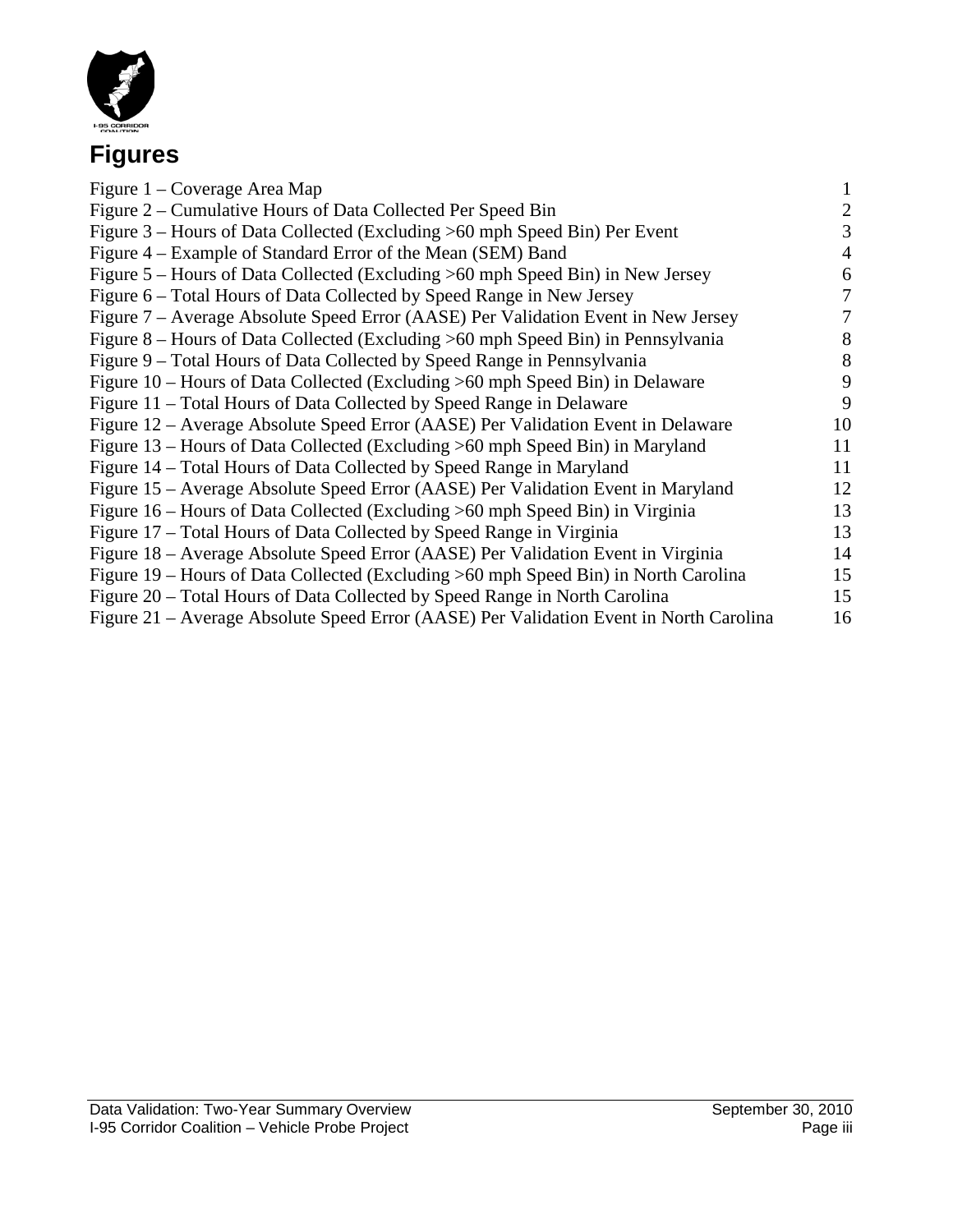

# **Tables**

| Table 1 – Cumulative Validation Results for All States       | 2  |
|--------------------------------------------------------------|----|
| Table 2 – Data Validation Efforts in New Jersey              | 6  |
| Table 3 – Overall Data Validation Results in New Jersey      | 8  |
| Table 4 – Overall Data Validation Results in Pennsylvania    | 9  |
| Table 5 – Data Validation Efforts in Delaware                | 9  |
| Table 6 – Overall Data Validation Results in Delaware        | 10 |
| Table 7 – Data Validation Efforts in Maryland                | 11 |
| Table 8 – Overall Data Validation Results in Maryland        | 12 |
| Table 9 – Data Validation Efforts in Virginia                | 13 |
| Table 10 – Overall Data Validation Results in Virginia       | 14 |
| Table 11 – Data Validation Efforts in North Carolina         | 15 |
| Table 12 – Overall Data Validation Results in North Carolina | 16 |
|                                                              |    |

# **Appendices**<br>A Summary of

- A Summary of Validation Events<br>B Cumulative State Data Validation
- B Cumulative State Data Validation Results<br>C Individual State Data Validation Results
- Individual State Data Validation Results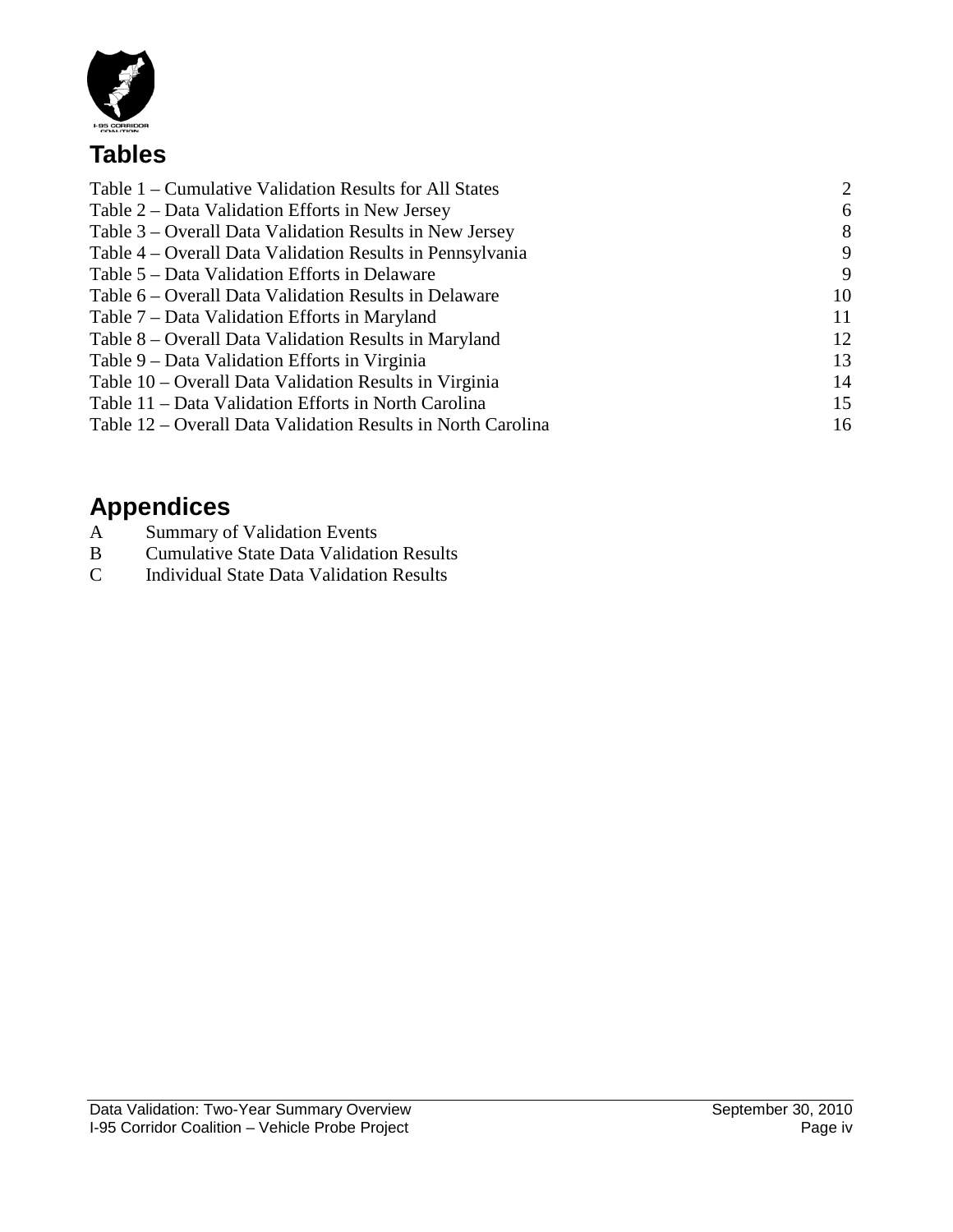

## <span id="page-5-0"></span>**Executive Summary**

Since July 2008, the I-95 Corridor Coalition has facilitated a groundbreaking Vehicle Probe Project (VPP) involving the public and private sectors as well as academia to collect, archive, use and evaluate speed data in several states. Presently, 5,100 miles of freeways in NJ, DE, PA, MD, DC, VA, NC, SC and FL are monitored by the project as shown in Figure 1.

The University of Maryland is responsible for evaluating the quality of the VPP data. As such, monthly validation efforts have been completed in each state comparing INRIX data to ground truth (Bluetooth data). Please se[e http://tinyurl.com/VPP-database](http://tinyurl.com/VPP-database) (under the "Highlights" tab scroll down to the heading "Data Validation") to access the data validation reports completed to date. Each month, road segments in a particular state are selected for study in concert with the relevant Department of Transportation. This overview report summarizes the results found to date. The results of the data validation process in each state ties directly to the required payment.



**Figure 1 - Coverage Area Map**

Since the initiation of the project, nearly 24,000 hours of data were collected through completion of 22 individual validation events across approximately 390 miles. Figure 2 presents the distribution of volume of data collected in each of the four speed ranges (speed bins): 0-30 mph, 30-45 mph, 45-60 mph and > 60 mph.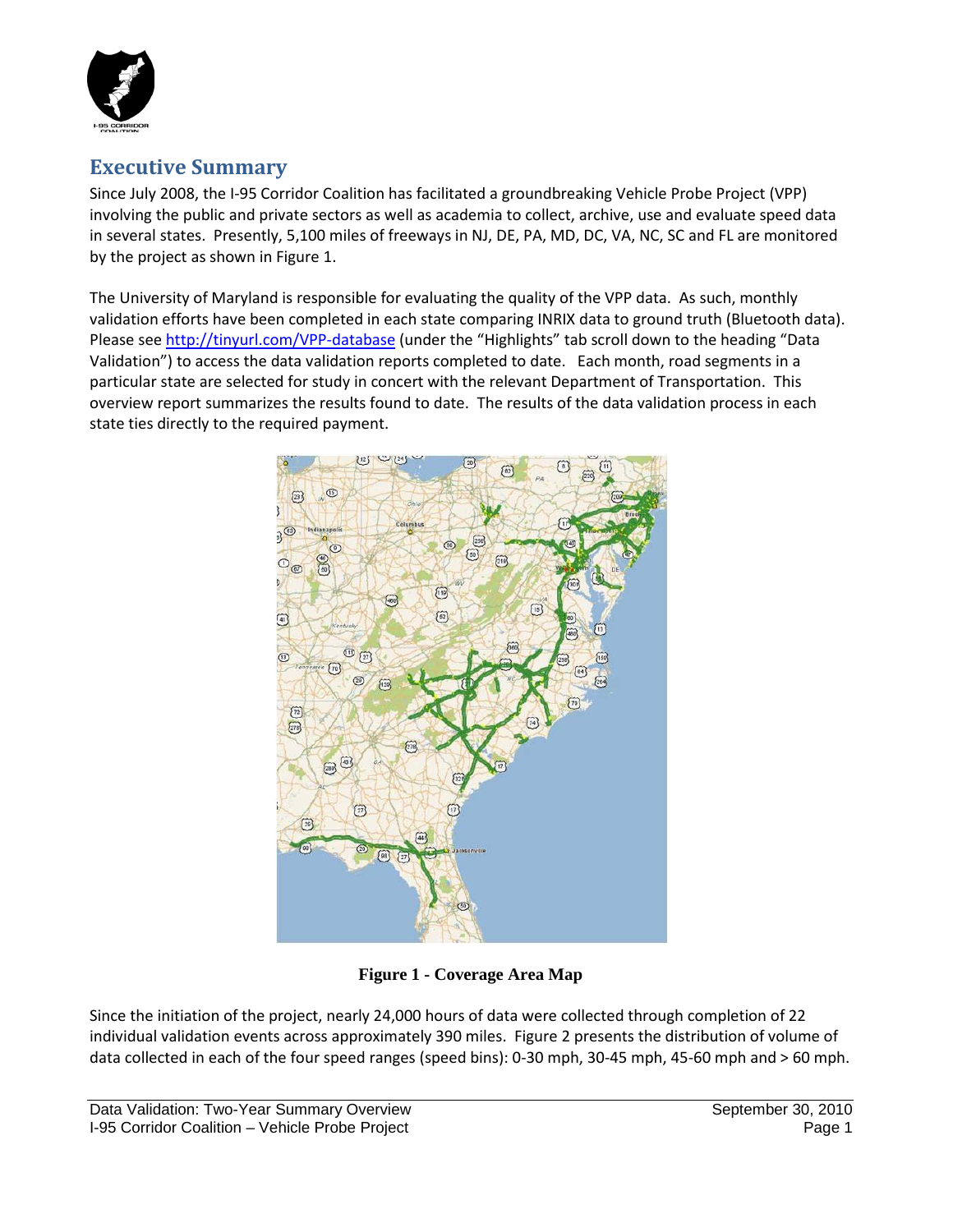

The validation process targets roadways and segments likely to have above average congestion, this was not always achievable. In fact, it is notable that the least amount of data was available in the lower two speed bins that represent congestion (the 0-30 mph and 30-45 mph speed bins); approximately 1,600 hours or 6.7% of the total volume of data collected is in the lower two speed bins.



**Figure 2 - Cumulative Hours of Data Collected Per Speed Bin**

The cumulative data collected in all states at all speed ranges meets the contract specifications for average absolute speed error (AASE) specification, and speed error bias (SEB). Table 1 presents the cumulative validation results.

| <b>Speed Bin</b> | <b>Average Absolute</b><br><b>Speed Error</b><br>( | <b>Speed Error Bias</b><br>$(<5$ mph $)$ | <b>Hours of</b>   |                   |
|------------------|----------------------------------------------------|------------------------------------------|-------------------|-------------------|
|                  | <b>Comparison with</b>                             | <b>Comparison with</b>                   | Data              | <b>Percent of</b> |
|                  | <b>SEM Band</b>                                    | <b>SEM Band</b>                          | <b>Collection</b> | <b>Total Data</b> |
| 0-30 MPH         | 5.3                                                | 2.7                                      | 800.5             | 3.4%              |
| 30-45 MPH        | 6.3                                                | 2.1                                      | 777.5             | 3.3%              |
| 45-60 MPH        | 2.4                                                | 0.0                                      | 4,625.0           | 19.4%             |
| $>60$ MPH        | 2.6                                                | $-2.3$                                   | 17,566.2          | 73.9%             |
| All Speeds       | 2.8                                                | $-1.5$                                   | 23,769.2          | 100.0%            |

Figure 3 presents the speed data collected for each data validation effort in each speed range. As shown, on a monthly basis, more congestion events were captured in late 2009 and 2010. Early validation efforts focused on roadways of interest. These were not always segments with congestion.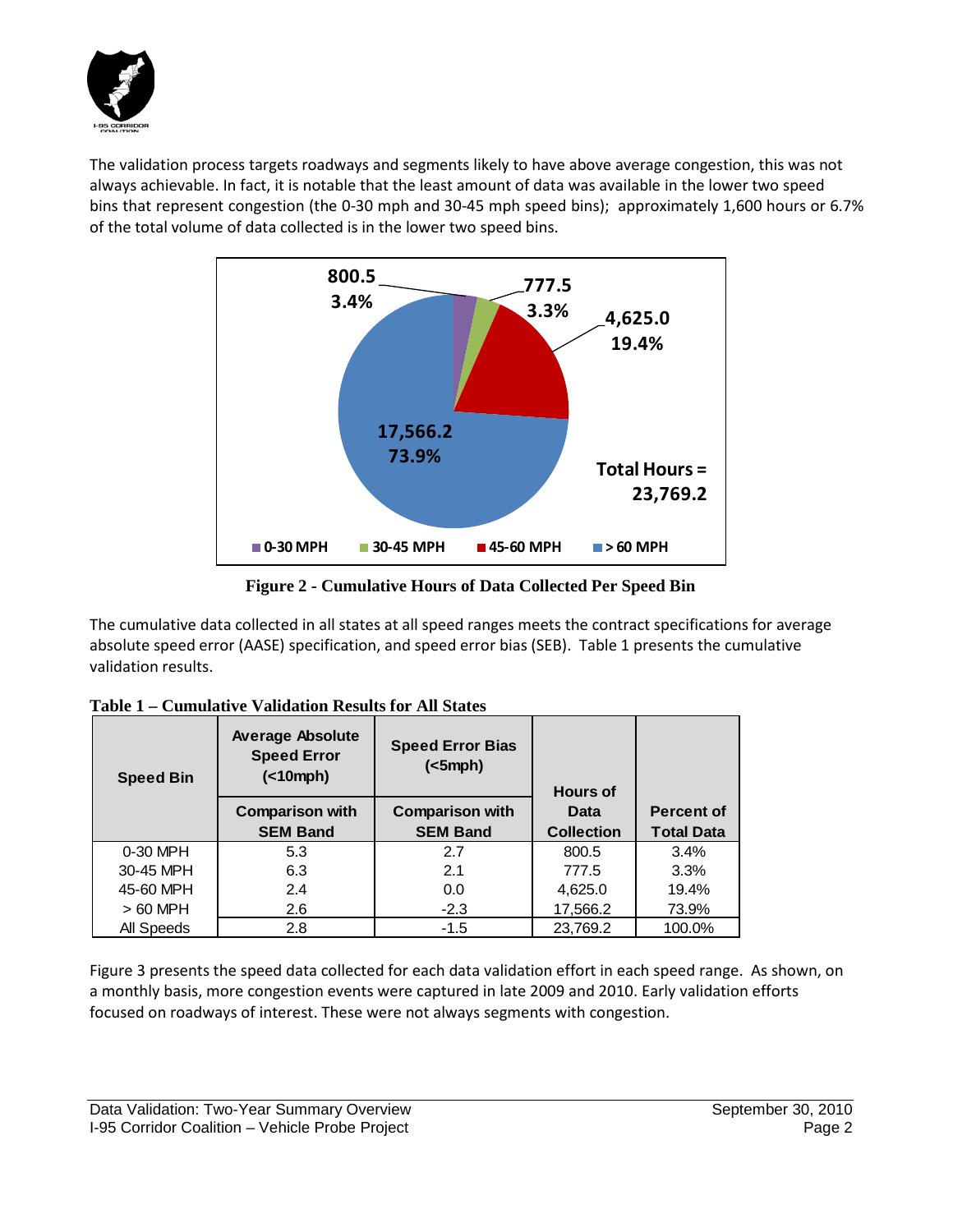



**Figure 3- Hours of Data Collected (Excluding >60 mph Sped Bin) Per Event**

1,100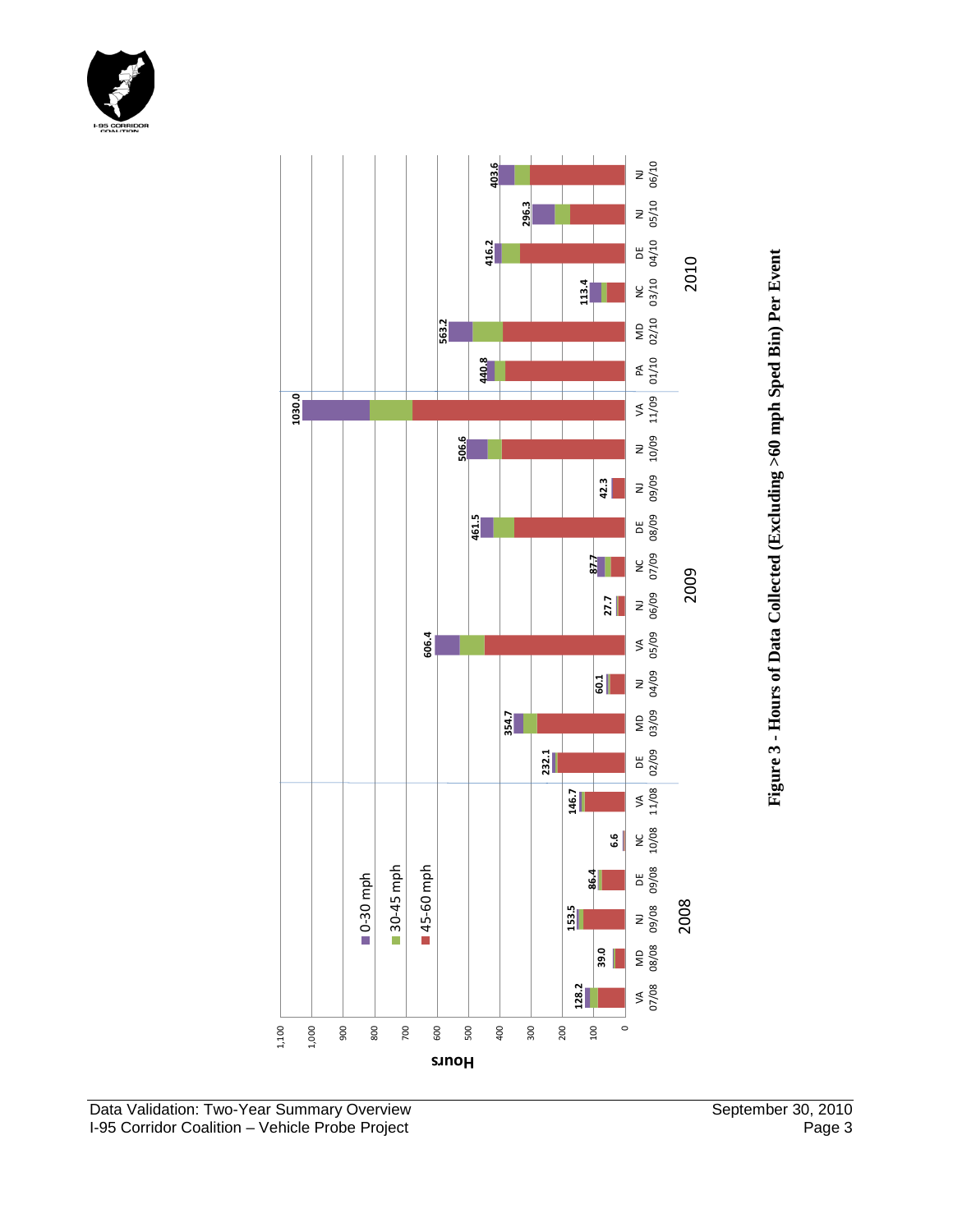

# <span id="page-8-0"></span>**Introduction and Methodology**

This summary report presents the data validation findings from project inception in July 2008 to June 2010. During that time, 22 data validation events were completed. Each event studying six to ten road segments over a period of seven to fourteen days. The INRIX travel time and freeway speed data collected in the states of New Jersey, Pennsylvania, Delaware, Maryland, Virginia and North Carolina were compared to Bluetooth ground truth data to ensure satisfaction of the contract accuracy specifications (average absolute speed error less than 10 mph and speed error bias less than 5 mph).

#### <span id="page-8-1"></span>**Contract Requirements –AASE and SEB**

On any roadway section, there are significant speed and travel time variations depending on driver, vehicle and roadway characteristics. For this reason, in addition to reporting the mean ground truth travel time and speed, a confidence band was defined that represents the uncertainty existing in the definition of the ground truth speeds and travel times. The uncertainty measure presented is termed the standard error of the mean (SEM).<sup>[1](#page-8-2)</sup> An example of the SEM band is shown in Figure 4. As shown, the band narrows to represent a higher confidence of the ground truth data and widens when there is less confidence. In essence, the SEM band is a surrogate for the 95 percent confidence interval of ground truth.



**Figure 4 - Example of Standard Error of Mean (SEM) Band**

A statistical analysis of the data was conducted for four defined speed ranges: 0 to 30 mph, 30 to 45 mph, 45 to 60 mph and greater than 60 mph, as defined in the contract. The speed ranges denoting congested

<span id="page-8-2"></span><sup>&</sup>lt;sup>1</sup> Standard Error of the Mean (SEM) is calculated as the standard deviation  $(S)$  of the calculated error (the difference between the Bluetooth data and the INRIX GPS) divided by the square root of the number of Bluetooth data points (N) taken for a given time. In other words,  $SEM = S/(N)^{1/2}$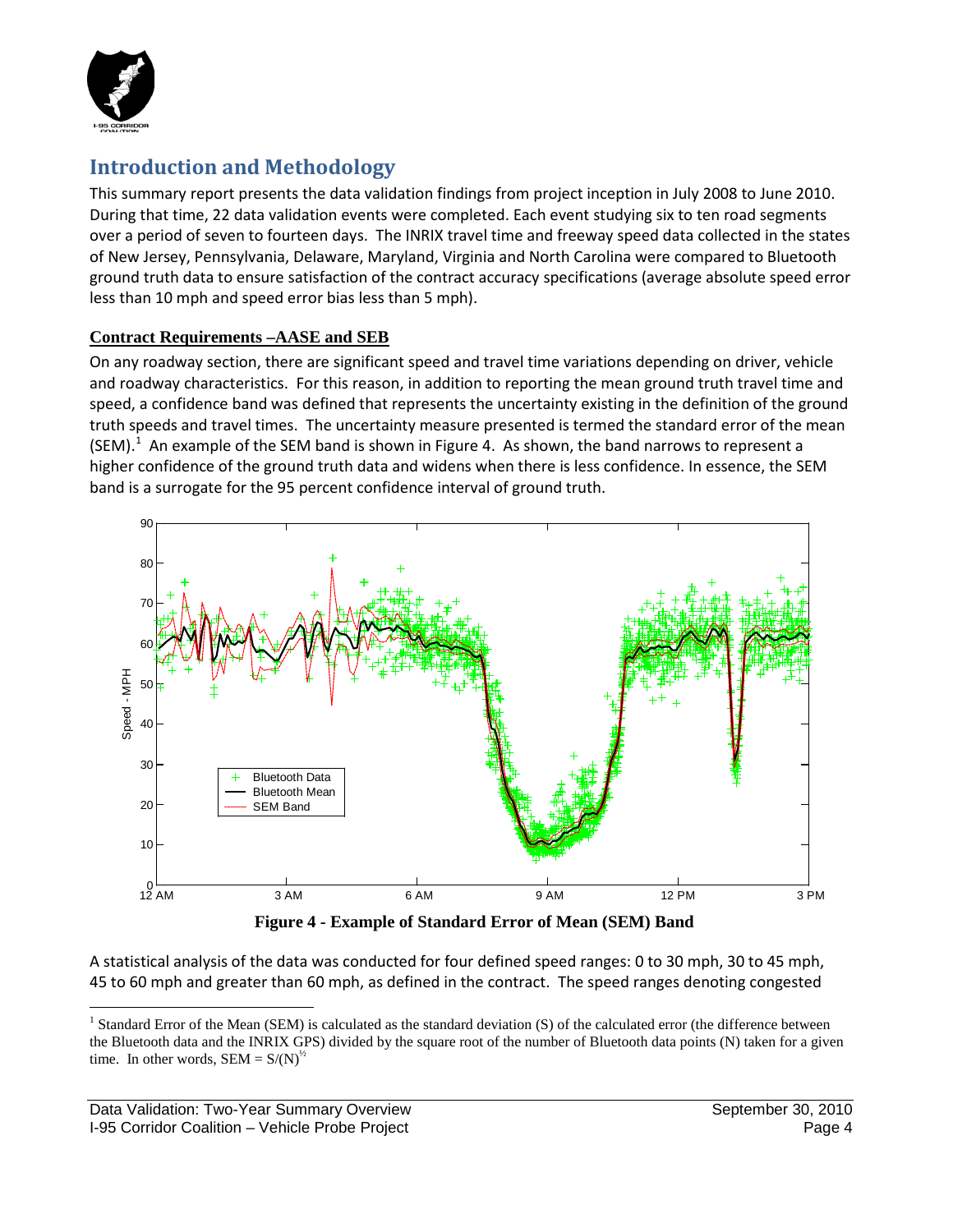

conditions are found in the 0-30 mph and 30-45 mph speed bins. The amount of congestion, and, therefore, data in the lower speed ranges, changes by location.

The ground truth SEM band and mean were calculated for these speed ranges as well as two other basic measures of error used to evaluate the accuracy of the INRIX data. The two measures are: 1) average absolute speed error (AASE)<sup>[2](#page-9-2)</sup>, which compares INRIX data to ground truth and, 2) the speed error bias (SEB)<sup>[3](#page-9-3)</sup> to identify bias (consistent differences) between INRIX data and ground truth. The contract specified allowable maximum AASE and SEB are 10 mph and 5 mph, respectively, as applied to the SEM Band. Detailed comparisons of the AASE and SEB to the mean, as well as the SEM band, are provided i[n Appendix B.](#page-23-0)

This report provides a graphical presentation of the performance metrics, AASE and SEB compared to the SEM band, as well as the data collected by speed range to give the reader an understanding of the level of congestion captured in the data collection efforts.

# <span id="page-9-0"></span>**Individual State Validation Results**

<span id="page-9-1"></span>As part of the data validation effort, data collection and validation tasks were completed monthly in each of the following six states: New Jersey, Pennsylvania, Delaware, Maryland, Virginia, and North Carolina. To date, 22 validations have been completed. The following narrative summarizes the results of the validation efforts for each state and presents both individual event and cumulative results.

<span id="page-9-2"></span> $2^2$  The average absolute speed error (AASE) is calculated in the following manner. For each INRIX data point, take the absolute value of the difference between the data point and the Bluetooth data at the same time, and then average those absolute differences over the study period. In this way, positive and negative errors do not cancel each other.

<span id="page-9-3"></span><sup>&</sup>lt;sup>3</sup> The speed error bias is calculated using the same procedure as the absolute speed error, except that the absolute value is not taken.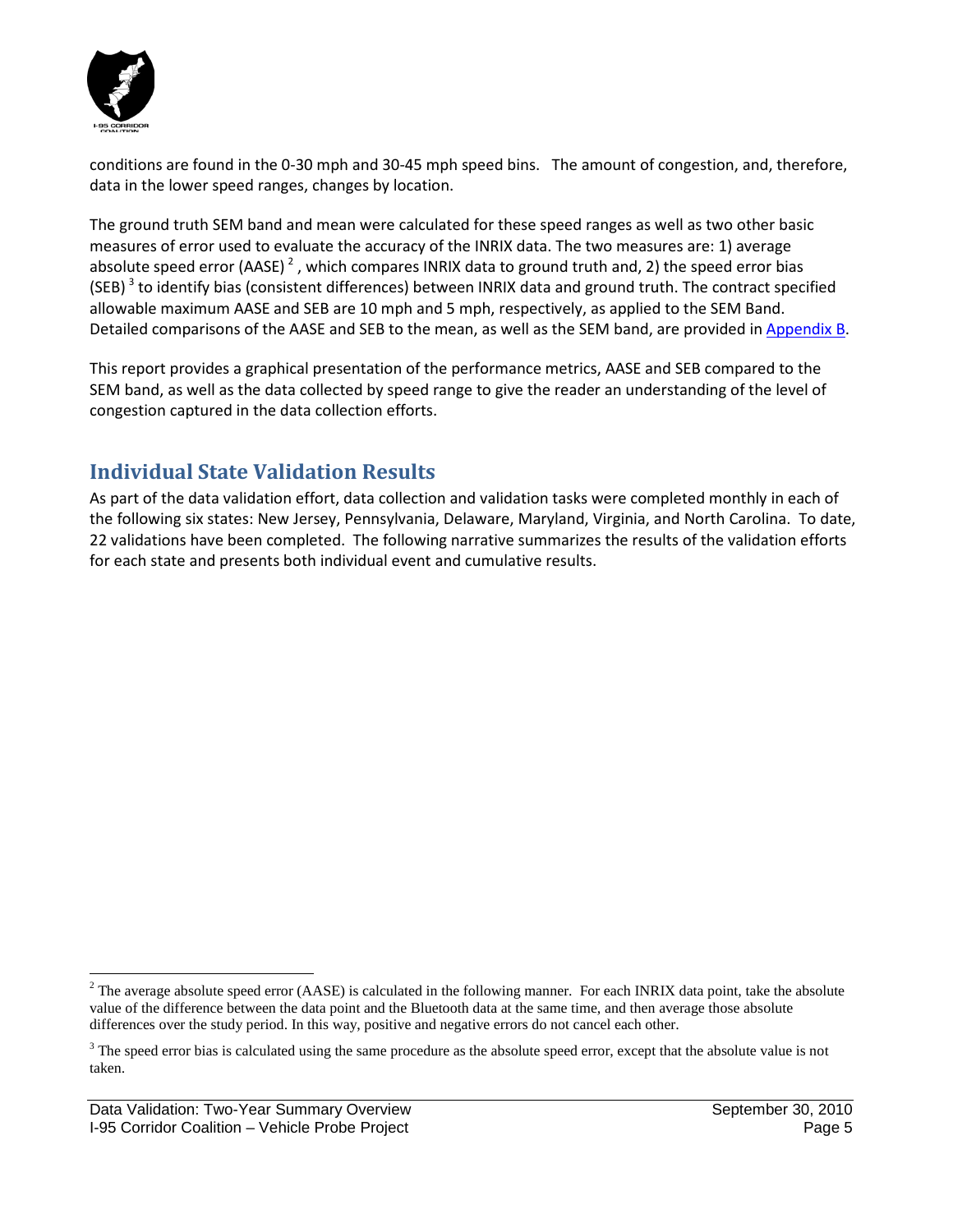

#### **New Jersey**

There have been seven data validation efforts in New Jersey, as listed in Table 2.

| <b>Data Collection Period</b> | <b>Roadway/County</b>                                         |
|-------------------------------|---------------------------------------------------------------|
|                               | I-295/ Camden County                                          |
|                               | NJ Turnpike/Burlington and Mercer Counties                    |
| September/October 2008        | I-80/Passaic, Essex and Morris Counties                       |
|                               | I-95/ Middlesex County                                        |
|                               | Garden State Parkway/ Union County                            |
|                               | I-76/ Camden County                                           |
|                               | I-78/Somerset County                                          |
| April 2009                    | I-287/Somerset and Middlesex Counties                         |
| June 2009                     | NJ Turnpike/Gloucester, Camden, Burlington and Salem Counties |
| September 2009                | NJ-55/Gloucester County                                       |
| October 2009                  | NJ-42/Gloucester and Camden Counties                          |
|                               | I-78/Somerset County                                          |
| May 2010                      | I-287/Somerset and Middlesex Counties                         |
|                               | I-295/Camden County                                           |
| June 2010                     | NJ-42/Gloucester and Camden Counties                          |
|                               | I-76/Camden County                                            |

**Table 2 – Data Validation Efforts in New Jersey**

Figure 5 presents the volume of data collected for speeds less than 60 mph for each of the above events.



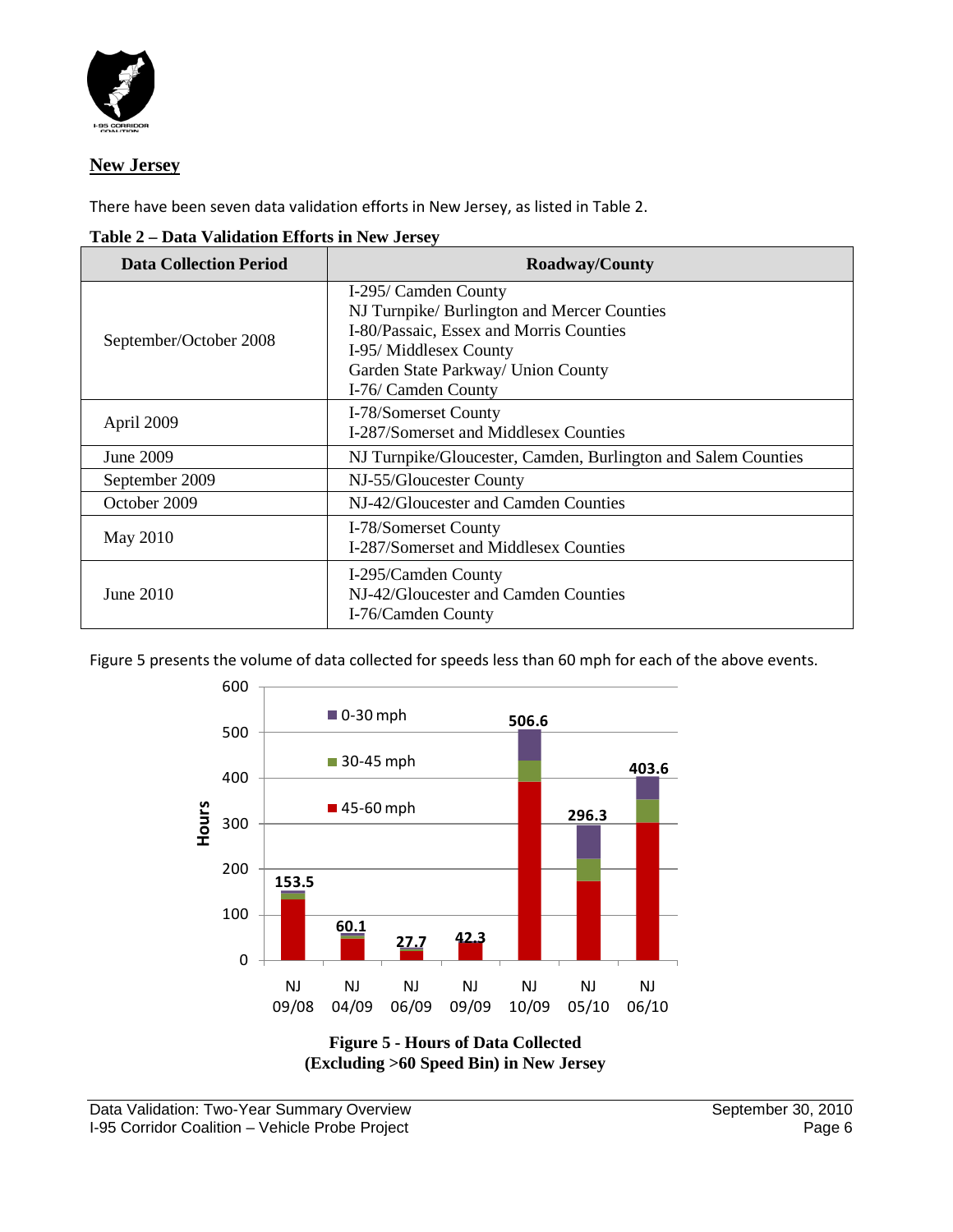



**Figure 6 – Total Hours of Data Collected By Speed Range in New Jersey**

Figure 6 presents the cumulative volume of data collected by speed range, including the greater than 60 mph speed bin. The seven data validation efforts gathered approximately 10,125 hours of traffic data. Less than five percent of the total volume of data collected in New Jersey fell within the congested speed ranges.

Figure 7 presents the average absolute speed error for each validation event by speed range. As shown in Figure 7, in June and October of 2009, the data collected in the lower two speed bins did not meet the contract specifications for AASE. Efforts in May and June of 2010 provided improved data quality in the lower two speed ranges.



**Figure 7 - Average Absolute Speed Error (AASE) Per Validation Event in New Jersey**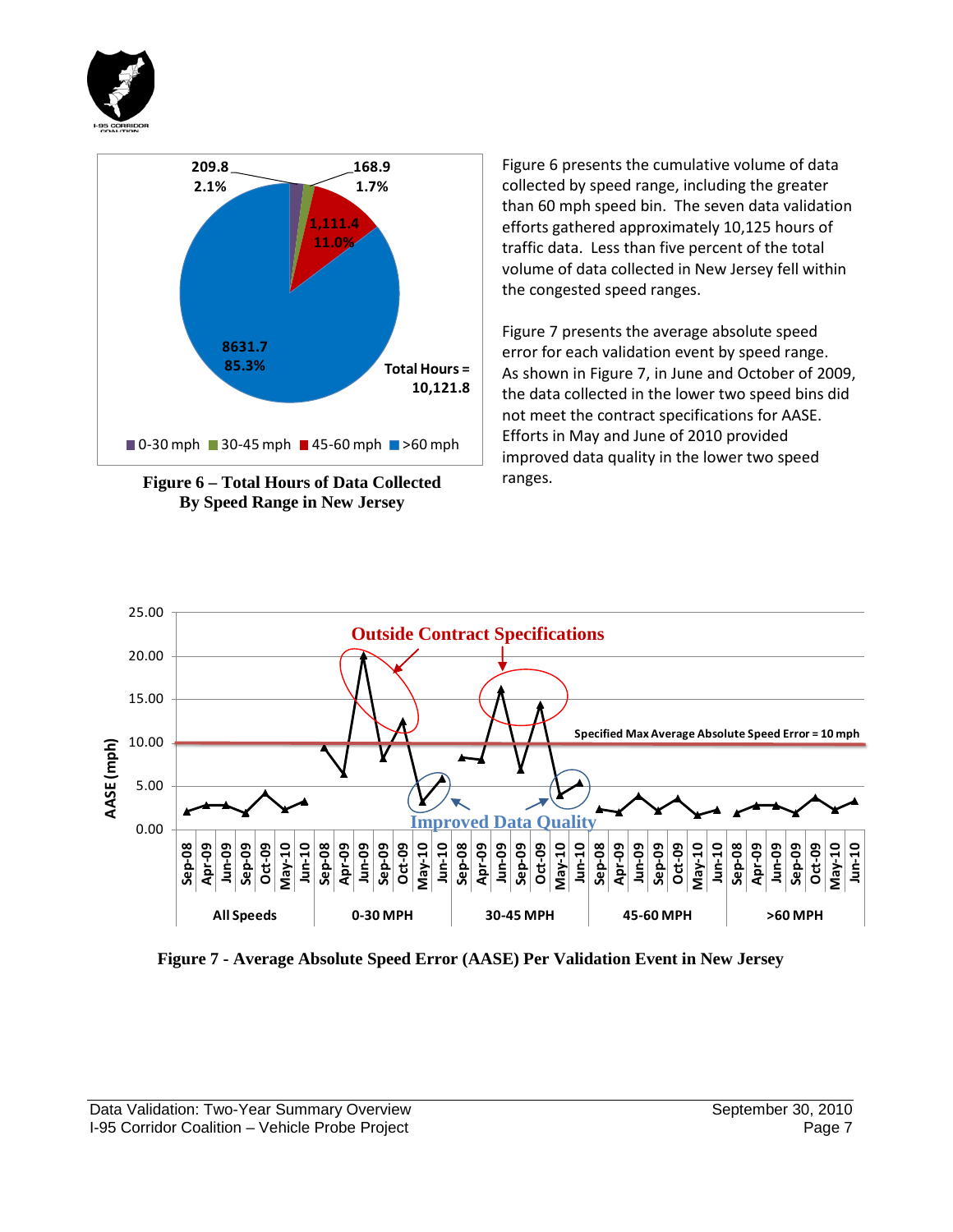

Table 3 presents the cumulative results comprising the seven data validation efforts. In general, the data quality is good in the non-congested speed ranges. As shown, the data set meets the AASE contract specifications in all speed bin categories. The SEB contract specification is also satisfied for all the speed bins except in the 30-mph range.

| <b>Speed Bin</b> | <b>Average Absolute</b><br><b>Speed Error</b><br>( | <b>Speed Error Bias</b><br>(<5 mph)       | <b>Hours of</b>           |                                        |
|------------------|----------------------------------------------------|-------------------------------------------|---------------------------|----------------------------------------|
|                  | <b>Comparison with</b><br><b>SEM Band</b>          | <b>Comparison with</b><br><b>SEM Band</b> | Data<br><b>Collection</b> | <b>Percent of</b><br><b>Total Data</b> |
| 0-30 MPH         | 7.4                                                | 5.3                                       | 209.8                     | 2.1%                                   |
| 30-45 MPH        | 8.0                                                | 4.8                                       | 168.9                     | 1.7%                                   |
| 45-60 MPH        | 2.7                                                | 0.6                                       | 1111.4                    | 19.4%                                  |
| $>60$ MPH        | 2.8                                                | $-2.5$                                    | 8631.7                    | 85.3%                                  |
| All Speeds       | 3.0                                                | $-1.9$                                    | 10121.8                   | 100.0%                                 |

#### **Table 3 – Overall Data Validation Results in New Jersey**

#### <span id="page-12-0"></span>**Pennsylvania**

To date, only one validation has been conducted in Pennsylvania. In January 2010, approximately 1,650 hours of data were collected on I-95 and U.S. 322 in Delaware County. The data was found to meet contract specifications for both the AASE and SEB. Figures 8 and 9 illustrate the total hours of data collected. Table 4 presents the data validation results.





**Figure 9 – Total Hours of Data Collected By Speed Range in Pennsylvania**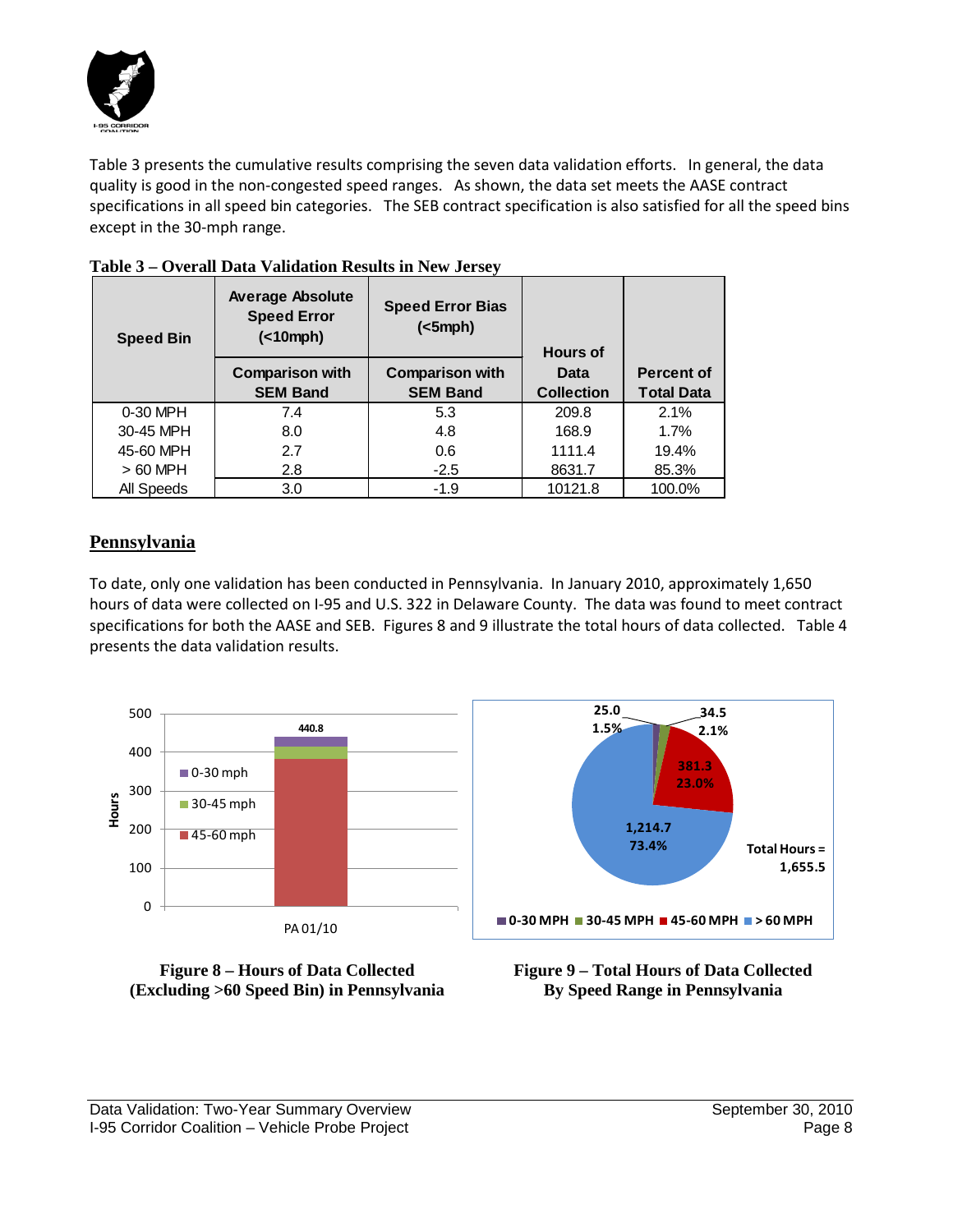

| <b>Speed Bin</b> | <b>Average Absolute</b><br><b>Speed Error</b><br>( | <b>Speed Error Bias</b><br>(<5 mph)       | <b>Hours of</b>           |                                        |
|------------------|----------------------------------------------------|-------------------------------------------|---------------------------|----------------------------------------|
|                  | <b>Comparison with</b><br><b>SEM Band</b>          | <b>Comparison with</b><br><b>SEM Band</b> | Data<br><b>Collection</b> | <b>Percent of</b><br><b>Total Data</b> |
| 0-30 MPH         | 6.5                                                | 2.5                                       | 25.0                      | 1.5%                                   |
| 30-45 MPH        | 7.0                                                | 1.1                                       | 34.5                      | 2.1%                                   |
| 45-60 MPH        | 2.3                                                | $-0.3$                                    | 381.3                     | 19.4%                                  |
| $>60$ MPH        | 3.3                                                | $-3.2$                                    | 1214.7                    | 73.4%                                  |
| All Speeds       | 3.2                                                | $-2.4$                                    | 1655.5                    | 100.0%                                 |

#### **Table 4 – Overall Data Validation Results in Pennsylvania**

#### <span id="page-13-0"></span>**Delaware**

Four data validation events were conducted in Delaware as listed in Table 5 below.

| <b>Data Collection Period</b> | <b>Roadway/County</b>                      |
|-------------------------------|--------------------------------------------|
| September 2008                | I-95/ New Castle County                    |
| February 2009                 | I-95, I-295, I-495/New Castle County       |
| August 2009                   | I-95, I-295, I-495/New Castle County       |
| April/May 2010                | DE 1, DE 7, I-95, I-295/ New Castle County |

The above efforts yielded approximately 3,300 hours of data as presented in Figures 10 and 11. The most recent data validation events have greater amounts of data collected in the 0-30 mph and 30-45 mph speed ranges, the speed ranges which denote congested conditions. To date, the total volume of this "congested" data is less than seven percent of the total volume of data collected in Delaware.



**Figure 10 - Hours of Data Collected (Excluding >60 mph Speed Bin) in Delaware**



**Figure 11 – Total Hours of Data Collected By Speed Range in Delaware**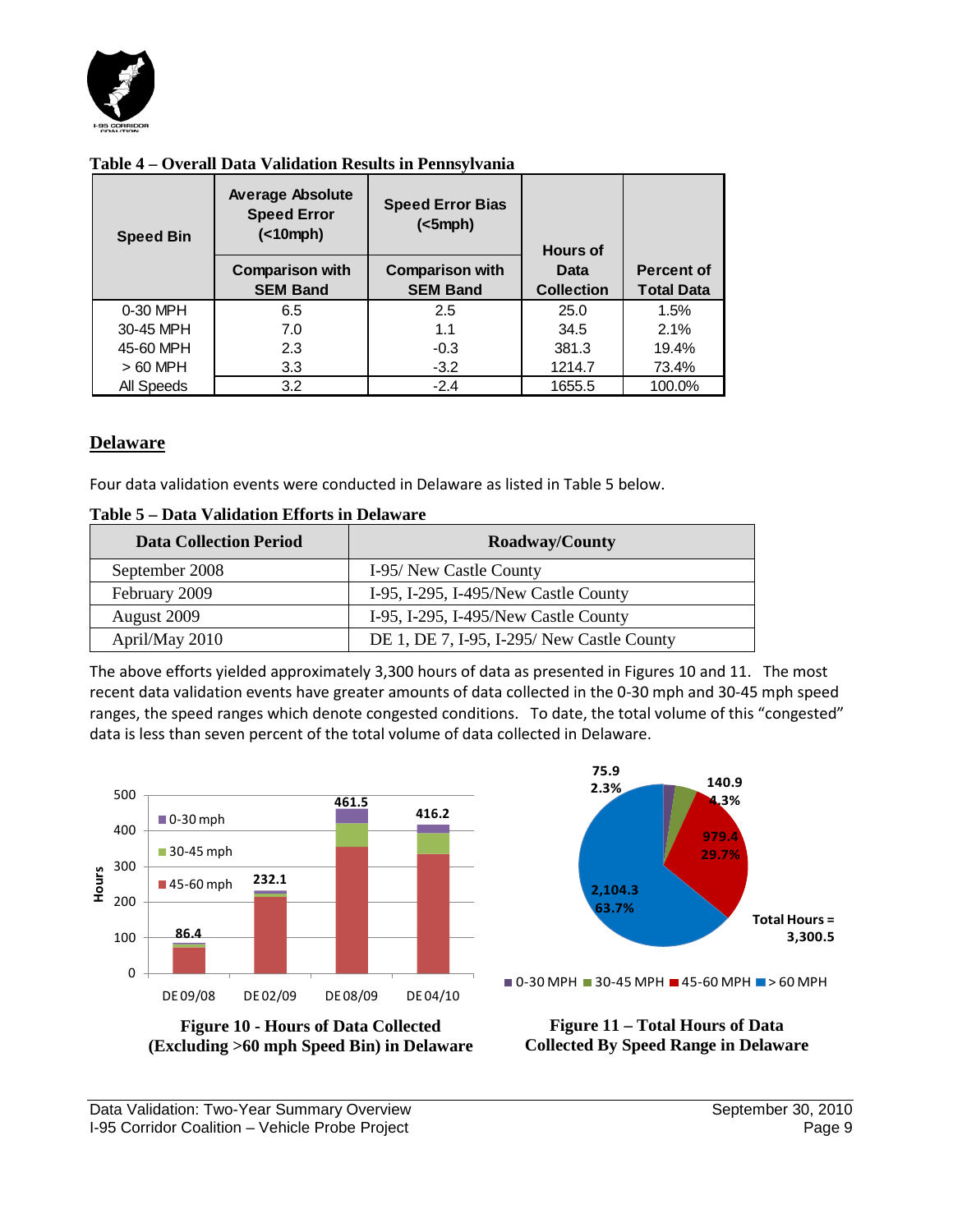

Figure 12 presents the average absolute speed error for each validation event by speed range. As shown, data quality improves, particularly in the 0-30 mph speed bin, through late 2009 and 2010. This improvement is likely due to the increased amount of data collected in those lower speed ranges (as shown in Figure 10).



**Figure 12 – Average Absolute Speed Error (AASE) Per Validation Event in Delaware**

Table 6 presents the overall data validation results in Delaware. Both the AASE and SEB contract specifications are met.

| <b>Speed Bin</b> | <b>Average Absolute</b><br><b>Speed Error</b><br>( | <b>Speed Error Bias</b><br>$(<5$ mph $)$  | <b>Hours of</b>           |                                        |
|------------------|----------------------------------------------------|-------------------------------------------|---------------------------|----------------------------------------|
|                  | <b>Comparison with</b><br><b>SEM Band</b>          | <b>Comparison with</b><br><b>SEM Band</b> | Data<br><b>Collection</b> | <b>Percent of</b><br><b>Total Data</b> |
| 0-30 MPH         | 6.0                                                | 3.7                                       | 75.9                      | 2.3%                                   |
| 30-45 MPH        | 4.5                                                | 1.5                                       | 140.9                     | 4.3%                                   |
| 45-60 MPH        | 2.0                                                | $-0.6$                                    | 979.4                     | 19.4%                                  |
| $>60$ MPH        | 2.6                                                | $-2.4$                                    | 2104.3                    | 63.8%                                  |
| All Speeds       | 2.6                                                | $-1.6$                                    | 3300.5                    | 100.0%                                 |

|--|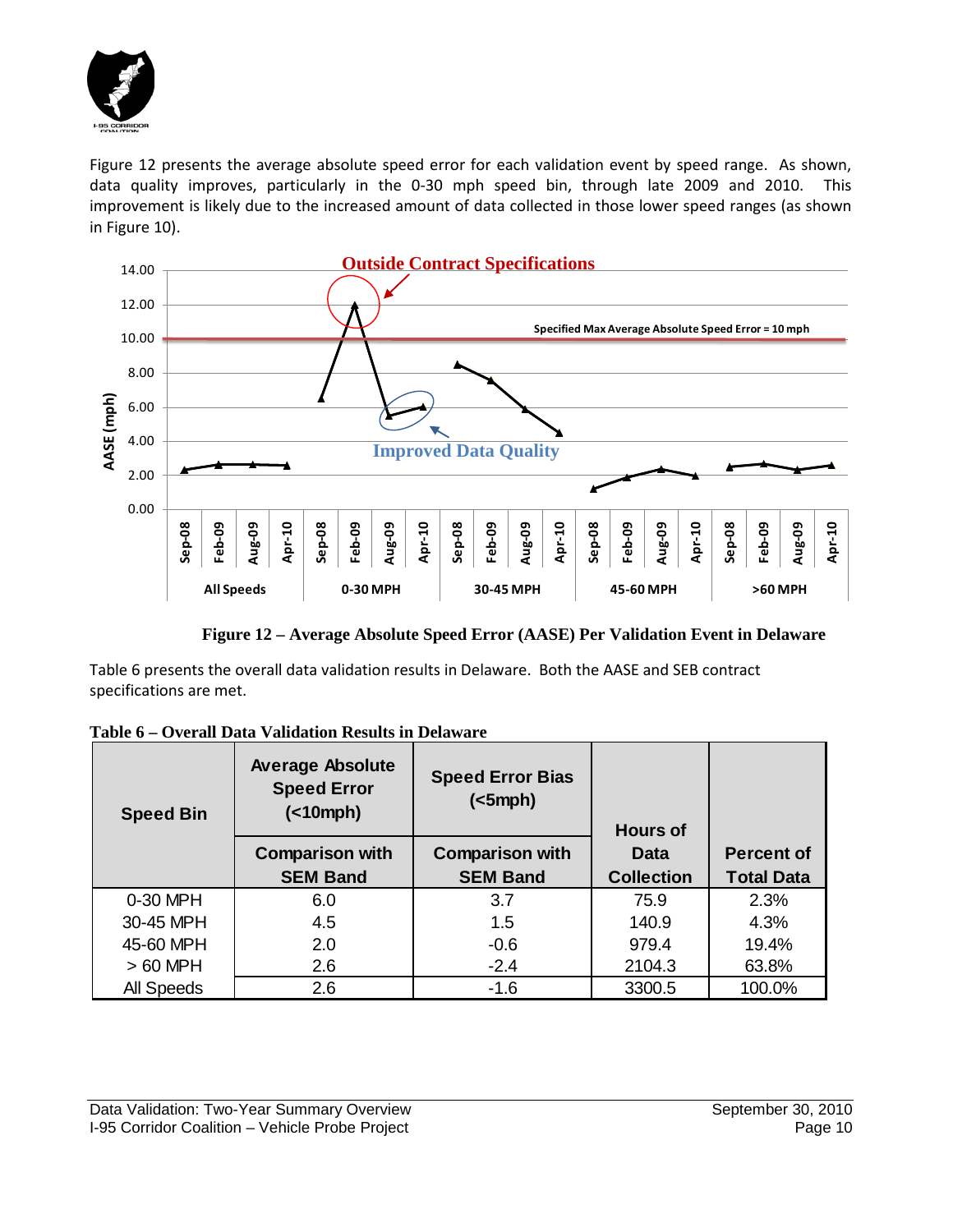

### **Maryland**

There have been three data validation efforts in Maryland. These efforts yielded a total of approximately 1,935 hours of data. The data collection periods are presented in Table 7 below.

| <b>Data Collection Period</b> | Roadway/County                                |
|-------------------------------|-----------------------------------------------|
|                               | MD 295/Prince George's County                 |
|                               | I-495/Prince George's County                  |
|                               | I-695/Baltimore County                        |
| July/August 2008              | I-70/Howard and Baltimore Counties            |
|                               | I-95/Howard and Baltimore Counties            |
|                               | I-97 Anne Arundel County                      |
|                               | <b>US 29/Howard County</b>                    |
|                               | I-95/Howard and Prince George's Counties      |
| March 2009                    | I-495/Prince George's and Montgomery Counties |
|                               | I-495/Prince George's and Montgomery Counties |
| February 2010                 | MD 355/ Montgomery County                     |

**Table 7 – Data Validation Efforts in Maryland**

Figures 13 and 14 present the breakdown of data collected by speed bin for the individual and cumulative efforts, respectively. As shown, more than 13 percent of the data collected represents congestion speed ranges.





**Figure 13 – Hours of Data Collected (Excluding >60 mph Speed Bin) in Maryland**

**Figure 14 – Total Hours of Data Collected Per Speed Range in Maryland**

The overall data quality in Maryland met both standards for AASE and SEB, for all speed categories, as shown in Table 8 and Figure 15.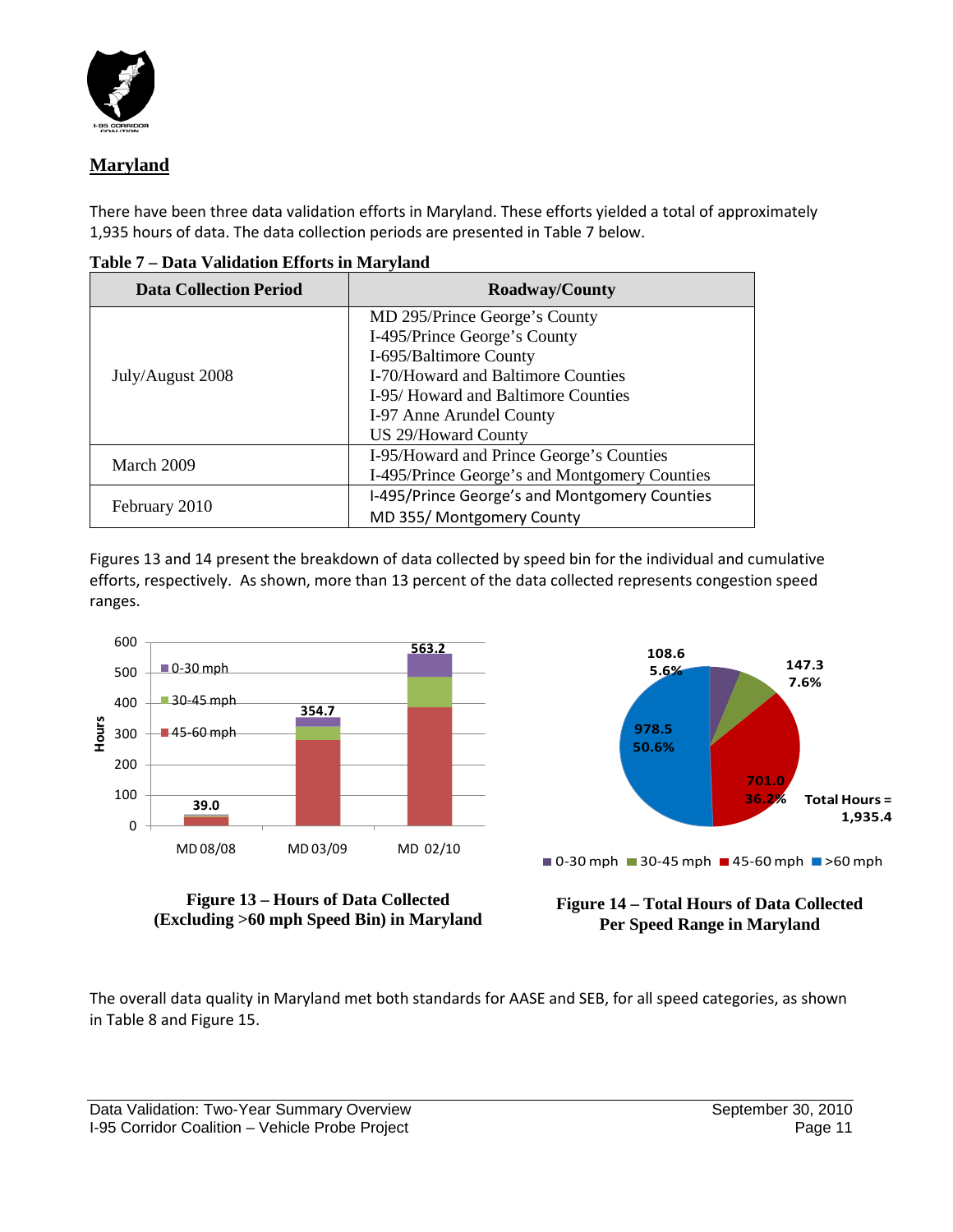

| Table 8 – Overall Data Validation Results in Maryland |  |  |
|-------------------------------------------------------|--|--|
|                                                       |  |  |

| <b>Speed Bin</b> | <b>Average Absolute</b><br><b>Speed Error</b><br>( | <b>Speed Error Bias</b><br>(<5 mph)       | <b>Hours of</b>           |                                        |
|------------------|----------------------------------------------------|-------------------------------------------|---------------------------|----------------------------------------|
|                  | <b>Comparison with</b><br><b>SEM Band</b>          | <b>Comparison with</b><br><b>SEM Band</b> | Data<br><b>Collection</b> | <b>Percent of</b><br><b>Total Data</b> |
| 0-30 MPH         | 3.9                                                | 1.4                                       | 108.6                     | 5.6%                                   |
| 30-45 MPH        | 4.4                                                | 1.7                                       | 147.3                     | 7.6%                                   |
| 45-60 MPH        | 2.0                                                | 0.0                                       | 701.0                     | 19.4%                                  |
| $>60$ MPH        | 1.7                                                | $-1.5$                                    | 978.5                     | 50.6%                                  |
| All Speeds       | 2.1                                                | $-0.5$                                    | 1935.4                    | 100.0%                                 |



**Figure 15 – Average Absolute Speed Error (AASE) Per Validation Event in Maryland**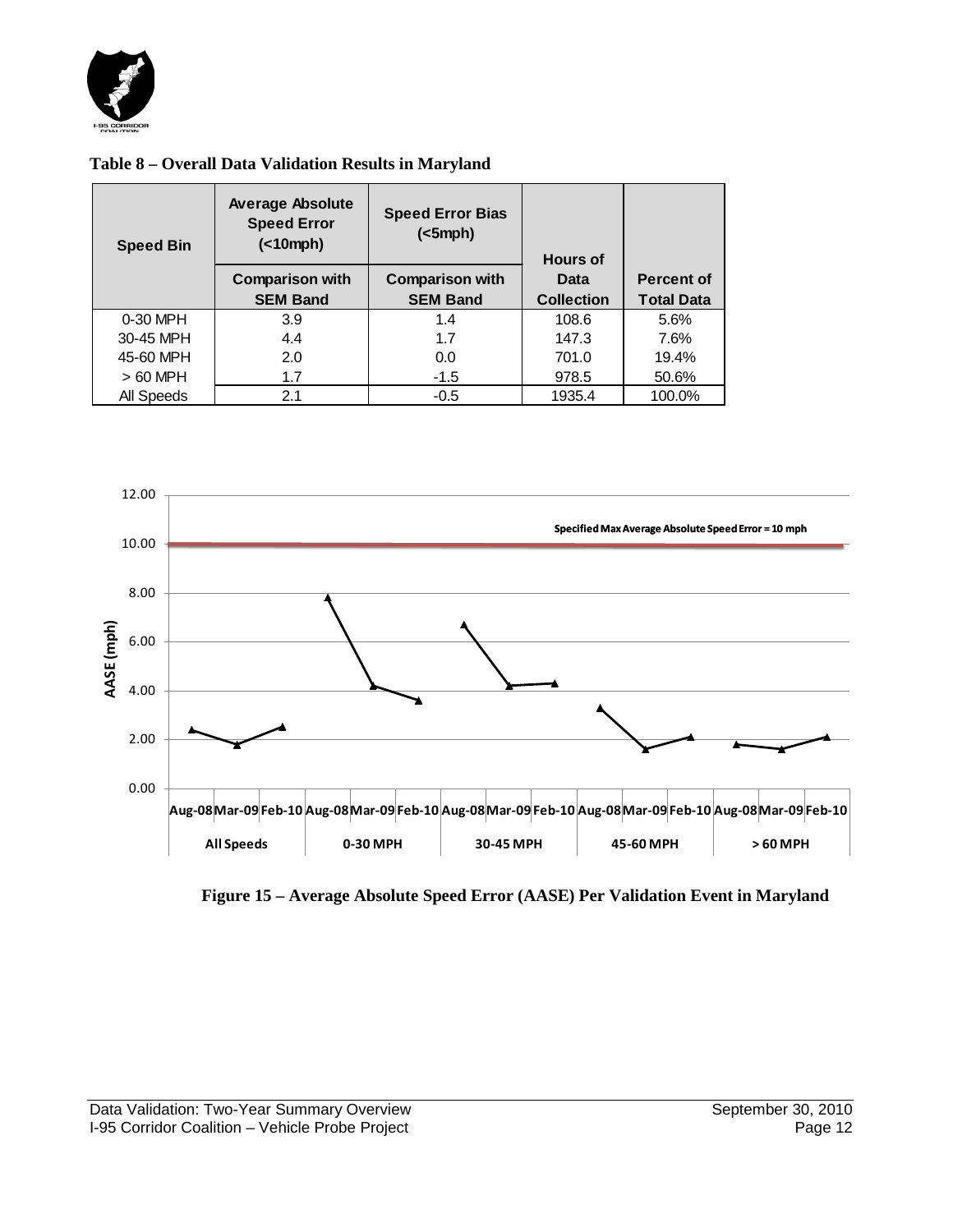

### **Virginia**

The four data collection events completed in Virginia yielded approximately 4,033 hours. The validation efforts are listed below in Table 9.

| <b>Data Collection Period</b> | <b>Roadway/County</b>                                |  |  |  |
|-------------------------------|------------------------------------------------------|--|--|--|
|                               | I-395/Alexandria and Fairfax Counties                |  |  |  |
| <b>July 2008</b>              | I-495/Fairfax and Alexandria Counties                |  |  |  |
|                               | I-66/Fairfax County                                  |  |  |  |
|                               | I-95/Prince William, Fairfax, and Strafford Counties |  |  |  |
|                               | I-64/Henrico County and the City of Richmond         |  |  |  |
|                               | I-295/Henrico County                                 |  |  |  |
|                               | I-64 & I-95/City of Richmond                         |  |  |  |
| November 2008                 | I-95/City of Richmond and Chesterfield, Henrico, and |  |  |  |
|                               | <b>Petersburg Counties</b>                           |  |  |  |
|                               | I-295/Hanover County                                 |  |  |  |
|                               | I-495/Fairfax and Alexandria Counties                |  |  |  |
| May 2009                      | I-66/Fairfax County                                  |  |  |  |
|                               | I-95/Fairfax and Alexandria Counties                 |  |  |  |
| November 2009                 | I-66, VA 7/Fairfax County                            |  |  |  |

**Table 9 – Data Validation Efforts in Virginia**

Figures 16 and 17 present the data collected as a result of the above data validation efforts. More than 14 percent of the total data collected was in the congested ranges, less than 45 mph.







**Figure 17 – Total Hours of Data Collected Per Speed Range in Virginia**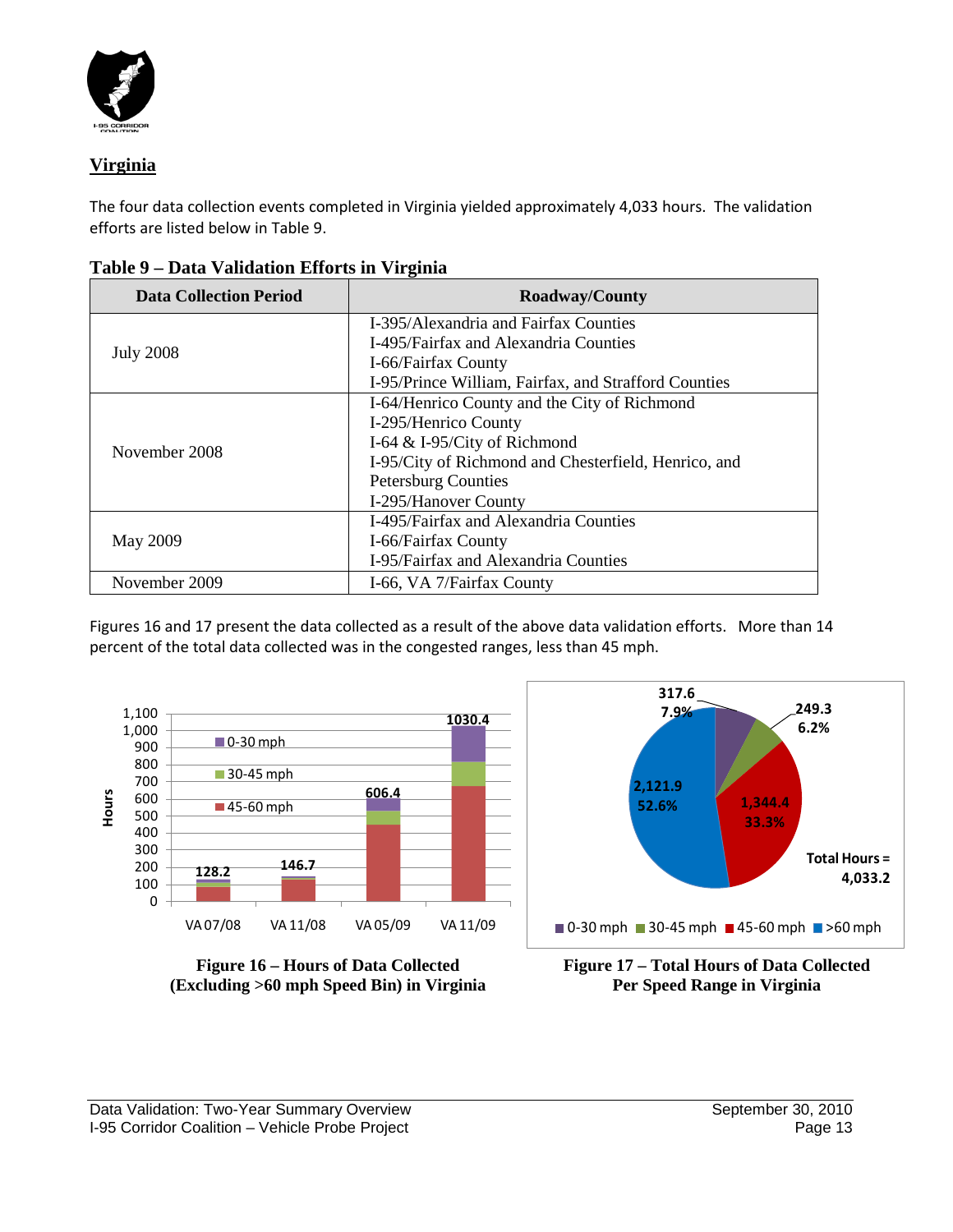

Data quality based upon the study of more than 4000 hours of data is consistently within the contract specifications. The cumulative results are shown in Table 10 and Figure 18.

| <b>Speed Bin</b> | <b>Average Absolute</b><br><b>Speed Error</b><br>(                                     | <b>Speed Error Bias</b><br>$(<5$ mph $)$ | <b>Hours of</b>           |                                        |  |
|------------------|----------------------------------------------------------------------------------------|------------------------------------------|---------------------------|----------------------------------------|--|
|                  | <b>Comparison with</b><br><b>Comparison with</b><br><b>SEM Band</b><br><b>SEM Band</b> |                                          | Data<br><b>Collection</b> | <b>Percent of</b><br><b>Total Data</b> |  |
|                  |                                                                                        |                                          |                           |                                        |  |
| 0-30 MPH         | 4.5                                                                                    | 1.2                                      | 317.6                     | 7.9%                                   |  |
| 30-45 MPH        | 6.9                                                                                    | 1.1                                      | 249.3                     | 6.2%                                   |  |
| 45-60 MPH        | 2.8                                                                                    | $-0.1$                                   | 1344.4                    | 33.3%                                  |  |
| $>60$ MPH        | 2.3                                                                                    | $-1.8$                                   | 2121.9                    | 52.6%                                  |  |
| All Speeds       | 2.9                                                                                    | $-0.8$                                   | 4033.2                    | 100.0%                                 |  |

**Table 10 – Overall Data Validation Results in Virginia**



 **Figure 18 – Average Absolute Speed Error (AASE) Per Validation Event in Virginia**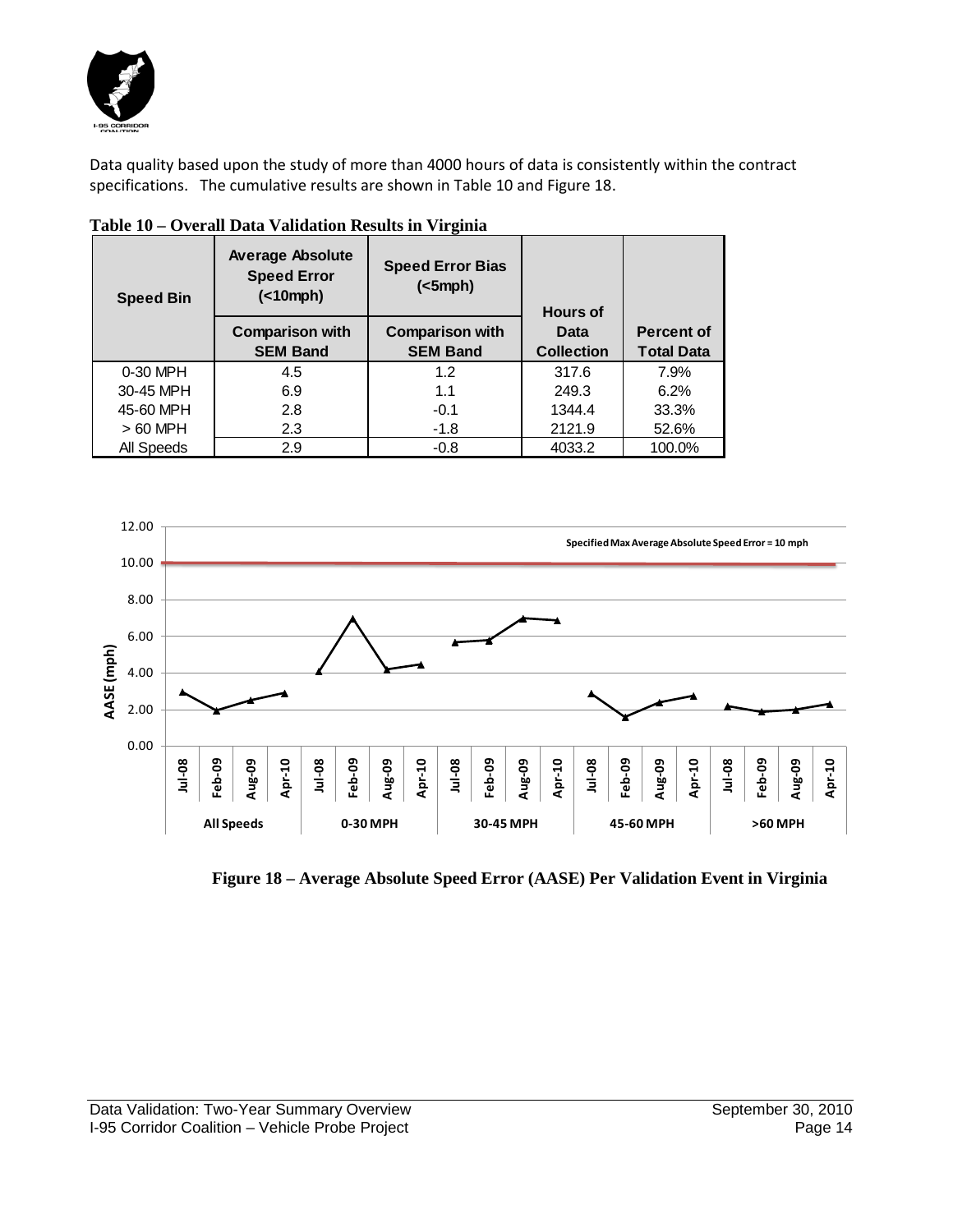

#### <span id="page-19-0"></span>**North Carolina**

There have been three data validation efforts, as listed below in Table 11, in North Carolina collecting approximately 2,725 hours of data.

| <b>Data Collection Period</b>                      | <b>Roadway/County</b>                              |  |  |
|----------------------------------------------------|----------------------------------------------------|--|--|
| October 2008                                       | I-95/Halifax, Robeson and Johnston Counties        |  |  |
| <b>July 2009</b><br>I-95/Halifax and Nash Counties |                                                    |  |  |
| March 2010                                         | I-440/Wake County<br>I-40/Wake and Durham Counties |  |  |

Figures 19 and 20 present the data collected by speed range. As shown, less than five percent of the data collected was in the 45 mph or lower range.



**Figure 19 – Hours of Data Collected (Excluding >60 mph Speed Bin) in North Carolina**



The cumulative results are presented in Table 12. All data satisfied the contract requirements. Figure 21 presents the AASE data results.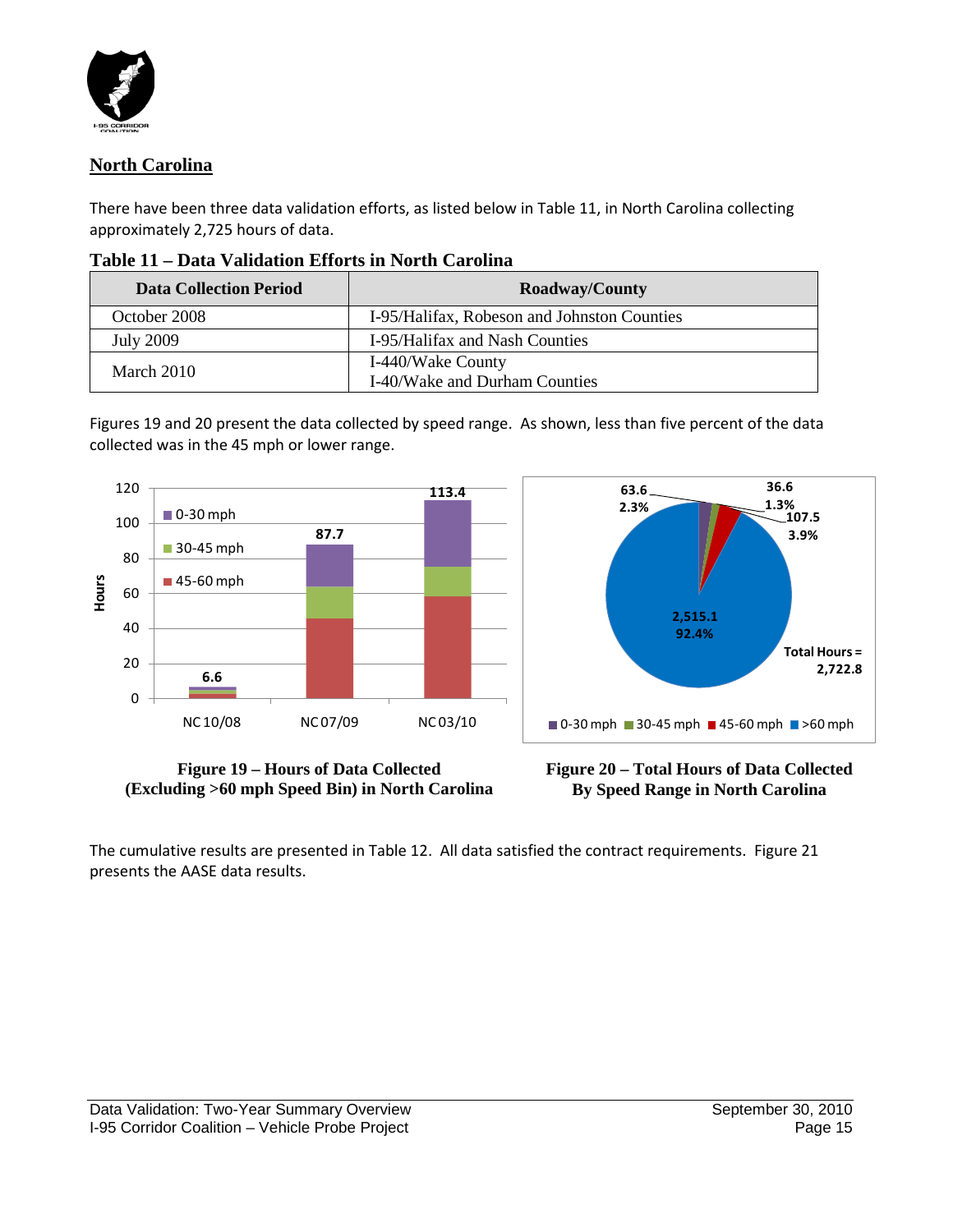

| <b>Speed Bin</b> | <b>Average Absolute</b><br><b>Speed Error</b><br>( | <b>Speed Error Bias</b><br>(<5 mph)<br><b>Hours of</b> |                           |                                        |
|------------------|----------------------------------------------------|--------------------------------------------------------|---------------------------|----------------------------------------|
|                  | <b>Comparison with</b><br><b>SEM Band</b>          | <b>Comparison with</b><br><b>SEM Band</b>              | Data<br><b>Collection</b> | <b>Percent of</b><br><b>Total Data</b> |
| 0-30 MPH         | 4.0                                                | 2.3                                                    | 63.6                      | 2.3%                                   |
| 30-45 MPH        | 8.1                                                | 0.9                                                    | 36.6                      | 1.3%                                   |
| 45-60 MPH        | 3.6                                                | 1.0                                                    | 107.5                     | 3.9%                                   |
| $>60$ MPH        | $2.2^{\circ}$                                      | $-1.9$                                                 | 2515.1                    | 92.4%                                  |
| All Speeds       | 2.4                                                | $-1.6$                                                 | 2722.8                    | 100.0%                                 |

#### **Table 12 – Overall Data Validation Results in North Carolina**



**Figure 21 – Average Absolute Speed Error (AASE) Per Validation Event in North Carolina**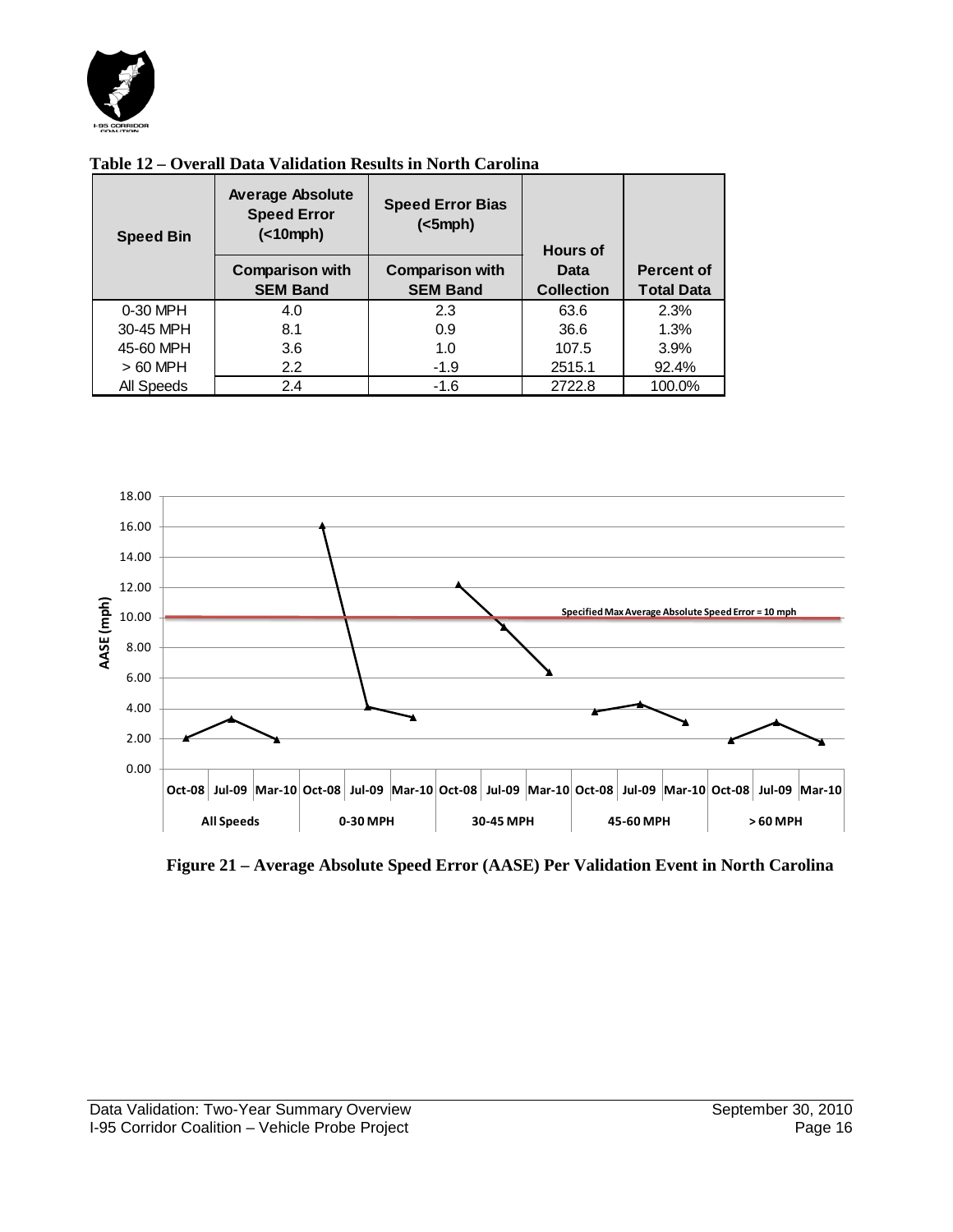

# <span id="page-21-0"></span>**Conclusion**

Between July 2008 and June 2010, data was collected on an almost monthly basis from each of the core states producing a total of nearly 24,000 hours of data across approximately 390 miles. In general, the data satisfied the contract specifications. Accordingly, it has become apparent that as the amount of data acquired by INRIX increases, the data quality improves.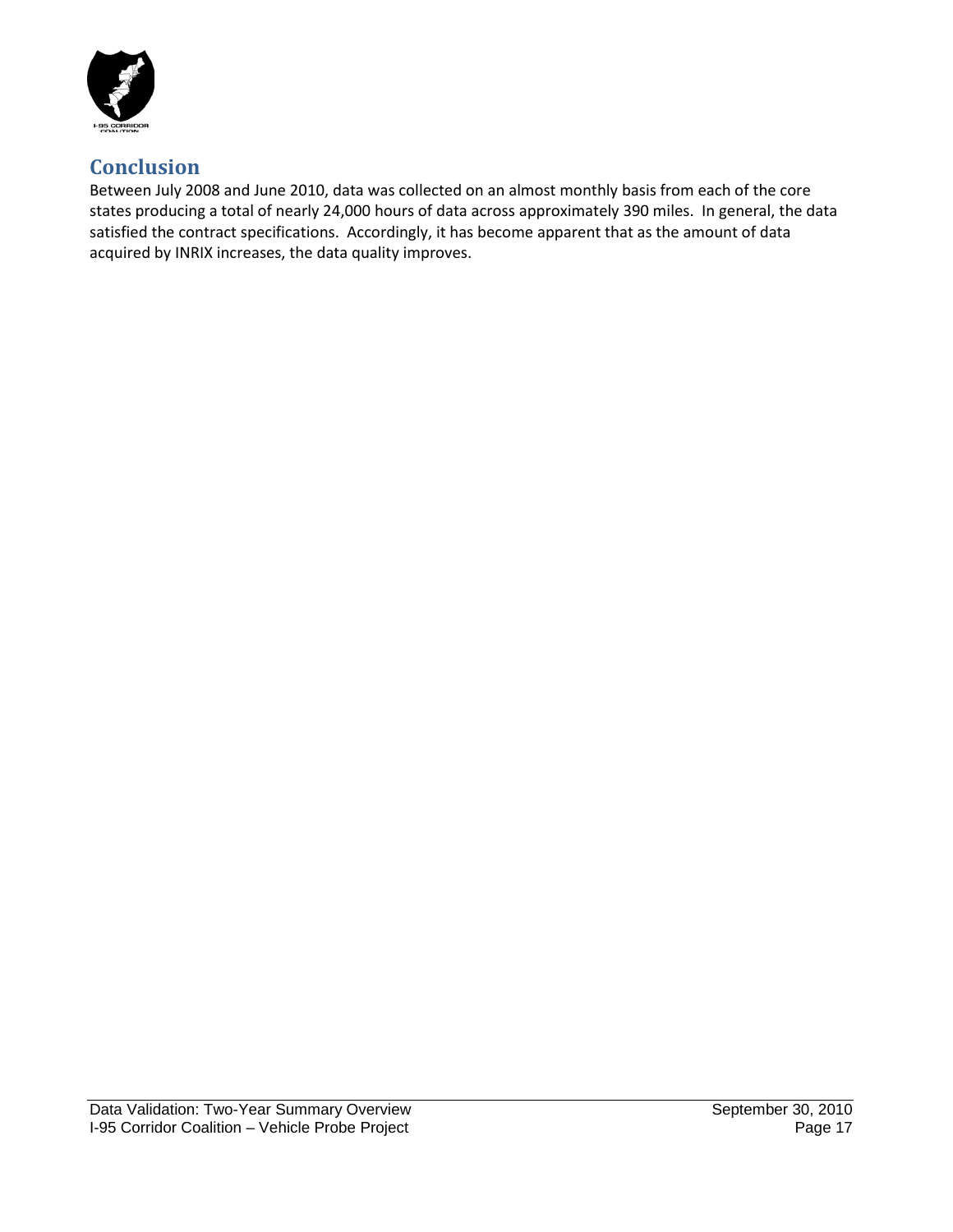

# **Appendix A – Summary of Validation Events**

The University of Maryland team collected data and completed data validation analyses on a rotating monthly schedule. Below is a summary of the data validation efforts as of September 1, 2010. Data validation reports can be found at http://www.i95coalition.net/i95/Projects/ProjectDatabase/tabid/ 120/agentType/View/PropertyID/107/Default.aspx under the heading "Data Validation".

| <b>State</b>   | <b>Data Collection Period</b> | <b>Validation Report</b><br><b>Published</b> |
|----------------|-------------------------------|----------------------------------------------|
| Virginia       | <b>July 2008</b>              |                                              |
| Maryland       | July/August 2008              |                                              |
| Delaware       | September 2008                | January 2009                                 |
| New Jersey     | September/October 2008        |                                              |
| North Carolina | October/November 2008         | February 2009                                |
| Virginia       | November/December 2008        | February 2009                                |
| Delaware       | February 2009                 | <b>May 2009</b>                              |
| Maryland       | March 2009                    | <b>May 2009</b>                              |
| New Jersey     | April 2009                    | <b>May 2009</b>                              |
| Virginia       | <b>May 2009</b>               | <b>June 2009</b>                             |
| New Jersey     | <b>June 2009</b>              | August 2009                                  |
| North Carolina | <b>July 2009</b>              | August 2009                                  |
| Delaware       | August 2009                   | September 2009                               |
| New Jersey     | September 2009                | October 2009                                 |
| New Jersey     | October 2009                  | April 2010                                   |
| Virginia       | November 2009                 | February 2010                                |
| Pennsylvania   | January 2010                  | March 2010                                   |
| Maryland       | April 2010                    | April 2010                                   |
| North Carolina | March/April 2010              | <b>June 2010</b>                             |
| Delaware       | April/May 2010                | <b>July 2010</b>                             |
| New Jersey     | <b>May 2010</b>               | <b>July 2010</b>                             |
| New Jersey     | <b>June 2010</b>              | August 2010                                  |

#### **Table 1A – Data Validation Efforts to Date**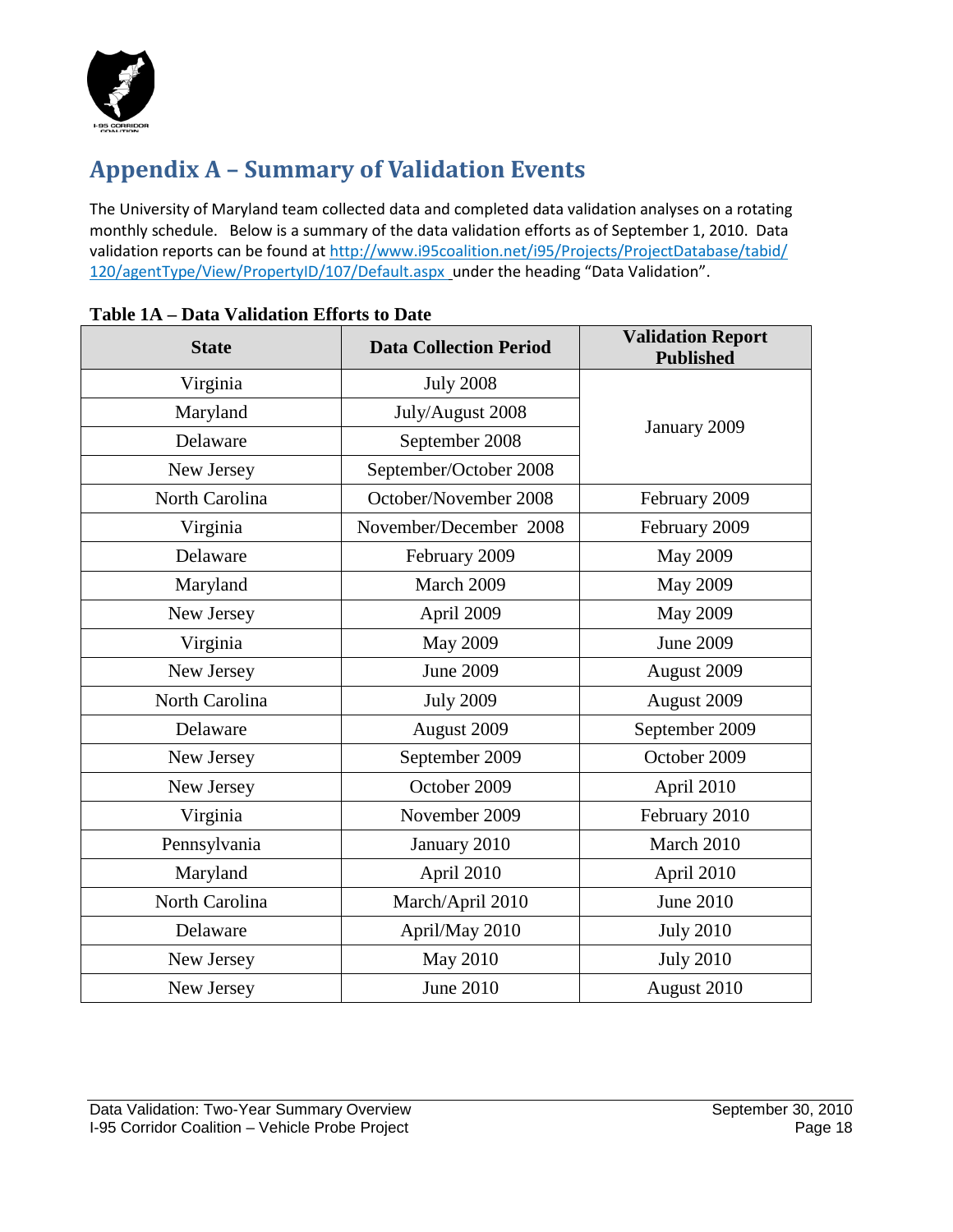<span id="page-23-0"></span>

# **Appendix B – Cumulative State Data Validation Results**

## **Table 1B – Individual State Data Validation Overall and Cumulative Results**

|                  | Cumulative Total - All States (July 2008 - June 2010)<br>Miles Tested = $390.7$ |            |               |            |                   |                   |  |
|------------------|---------------------------------------------------------------------------------|------------|---------------|------------|-------------------|-------------------|--|
|                  | <b>Average Absolute Speed Error</b><br><b>Speed Error Bias</b>                  |            |               |            |                   |                   |  |
| <b>Speed Bin</b> | (                                                                               |            | $(<5$ mph $)$ |            | <b>Hours of</b>   |                   |  |
|                  | Comparison                                                                      | Comparison | Comparison    | Comparison | Data              | <b>Percent of</b> |  |
|                  | with SEM Band                                                                   | with Mean  | with SEM Band | with Mean  | <b>Collection</b> | <b>Total Data</b> |  |
| 0-30 MPH         | 5.3                                                                             | 6.6        | 2.7           | 3.0        | 800.5             | 3.4%              |  |
| 30-45 MPH        | 6.3                                                                             | 8.6        | 2.1           | 3.1        | 777.5             | 3.3%              |  |
| 45-60 MPH        | 2.4                                                                             | 4.6        | 0.0           | 0.4        | 4.625.0           | 19.4%             |  |
| $>60$ MPH        | 2.6                                                                             | 5.1        | $-2.3$        | $-4.1$     | 17,566.2          | 73.9%             |  |
| All Speeds       | 2.8                                                                             | 5.1        | $-1.5$        | $-2.8$     | 23.769.2          | 100.0%            |  |

| <b>New Jersey (Overall)</b><br>Miles Tested = $162.7$ |                                                  |                         |                                          |                         |                           |                                        |
|-------------------------------------------------------|--------------------------------------------------|-------------------------|------------------------------------------|-------------------------|---------------------------|----------------------------------------|
|                                                       | <b>Average Absolute Speed Error</b><br>(<10 mph) |                         | <b>Speed Error Bias</b><br>$(<5$ mph $)$ |                         | <b>Hours of</b>           |                                        |
| <b>Speed Bin</b>                                      | Comparison<br>with SEM Band                      | Comparison<br>with Mean | Comparison<br>with SEM Band              | Comparison<br>with Mean | Data<br><b>Collection</b> | <b>Percent of</b><br><b>Total Data</b> |
| 0-30 MPH                                              | 7.4                                              | 8.5                     | 5.3                                      | 5.8                     | 209.8                     | 2.1%                                   |
| 30-45 MPH                                             | 8.0                                              | 10.4                    | 4.8                                      | 6.0                     | 168.9                     | 1.7%                                   |
| 45-60 MPH                                             | 2.7                                              | 5.0                     | 0.6                                      | 1.6                     | 1111.4                    | 19.4%                                  |
| $>60$ MPH                                             | 2.8                                              | 5.3                     | $-2.5$                                   | $-4.4$                  | 8631.7                    | 85.3%                                  |
| All Speeds                                            | 3.0                                              | 5.4                     | $-1.9$                                   | $-3.3$                  | 10121.8                   | 100.0%                                 |

|                  | Pennsylvania (Overall)<br>Miles Tested = $16.3$             |                         |                                          |                         |                           |                                        |
|------------------|-------------------------------------------------------------|-------------------------|------------------------------------------|-------------------------|---------------------------|----------------------------------------|
|                  | <b>Average Absolute Speed Error</b><br>( <sub>10</sub> mph) |                         | <b>Speed Error Bias</b><br>$(<5$ mph $)$ |                         | <b>Hours of</b>           |                                        |
| <b>Speed Bin</b> | Comparison<br>with SEM Band                                 | Comparison<br>with Mean | Comparison<br>with SEM Band              | Comparison<br>with Mean | Data<br><b>Collection</b> | <b>Percent of</b><br><b>Total Data</b> |
| 0-30 MPH         | 6.5                                                         | 7.7                     | 2.5                                      | 2.5                     | 25.0                      | 1.5%                                   |
| 30-45 MPH        | 7.0                                                         | 8.6                     | 1.1                                      | 1.4                     | 34.5                      | 2.1%                                   |
| 45-60 MPH        | 2.3                                                         | 4.3                     | $-0.3$                                   | 0.0                     | 381.3                     | 19.4%                                  |
| $>60$ MPH        | 3.3                                                         | 5.9                     | $-3.2$                                   | $-5.5$                  | 1214.7                    | 73.4%                                  |
| All Speeds       | 3.2                                                         | 5.6                     | $-2.4$                                   | $-4.0$                  | 1655.5                    | 100.0%                                 |

|                  | Delaware (Overall)<br>Miles Tested = $45.5$ |                         |                             |                         |                           |                                        |  |
|------------------|---------------------------------------------|-------------------------|-----------------------------|-------------------------|---------------------------|----------------------------------------|--|
| <b>Speed Bin</b> | <b>Average Absolute Speed Error</b>         | ( <sub>10</sub> mph)    | <b>Speed Error Bias</b>     | $(<5$ mph $)$           | <b>Hours of</b>           |                                        |  |
|                  | Comparison<br>with SEM Band                 | Comparison<br>with Mean | Comparison<br>with SEM Band | Comparison<br>with Mean | Data<br><b>Collection</b> | <b>Percent of</b><br><b>Total Data</b> |  |
| 0-30 MPH         | 6.0                                         | 7.8                     | 3.7                         | 4.6                     | 75.9                      | 2.3%                                   |  |
| 30-45 MPH        | 4.5                                         | 7.1                     | 1.5                         | 2.8                     | 140.9                     | 4.3%                                   |  |
| 45-60 MPH        | 2.0                                         | 4.3                     | $-0.6$                      | $-1.0$                  | 979.4                     | 19.4%                                  |  |
| $>60$ MPH        | 2.6                                         | 5.3                     | $-2.4$                      | $-4.6$                  | 2104.3                    | 63.8%                                  |  |
| All Speeds       | 2.6                                         | 5.1                     | $-1.6$                      | $-3.0$                  | 3300.5                    | 100.0%                                 |  |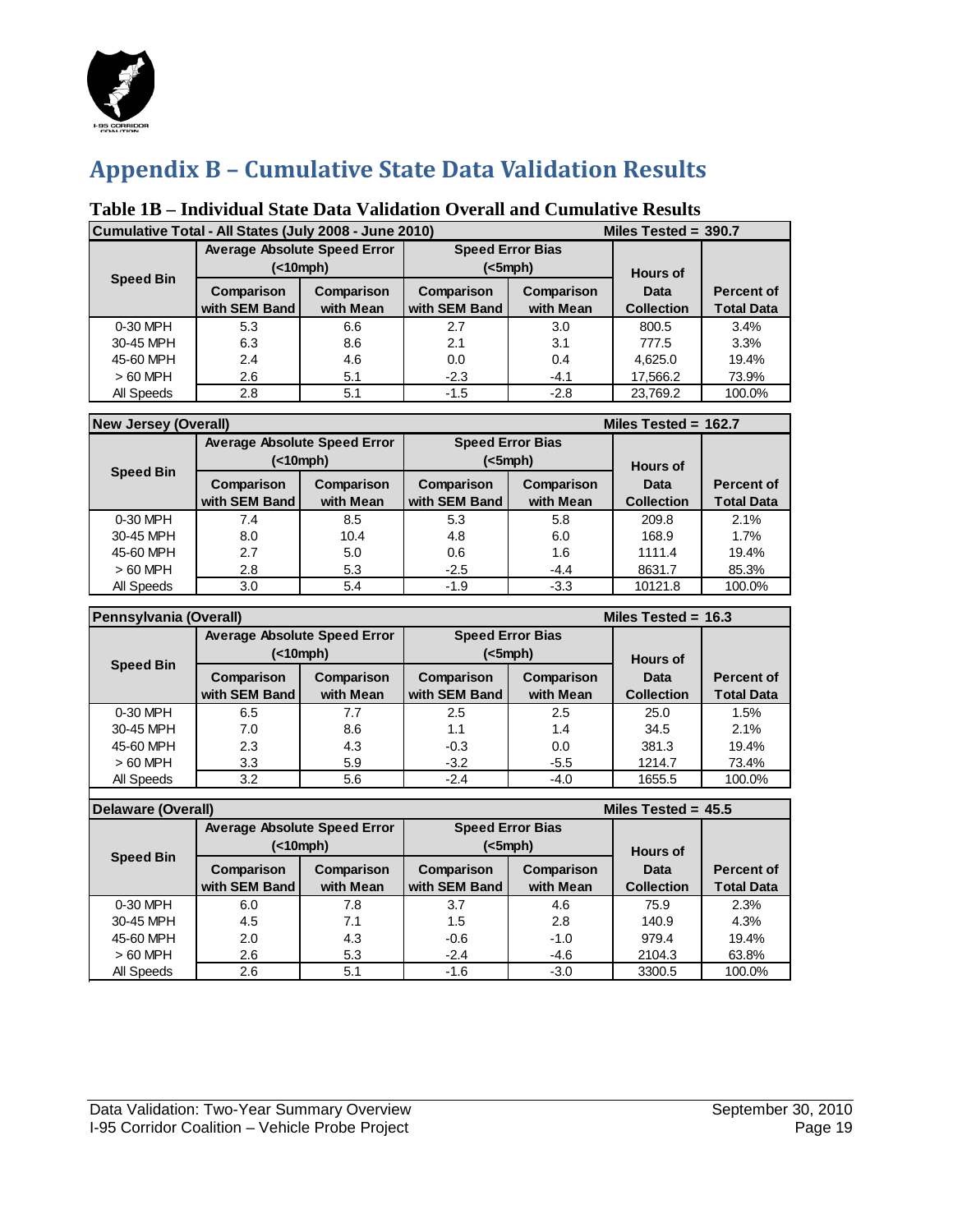

#### **Table 1B – Individual State Data Validation Overall and Cumulative Results (cont'd)**

| Miles Tested = $69.8$<br><b>Maryland (Overall)</b> |                                     |                         |                             |                         |                           |                                        |
|----------------------------------------------------|-------------------------------------|-------------------------|-----------------------------|-------------------------|---------------------------|----------------------------------------|
|                                                    | <b>Average Absolute Speed Error</b> | (<10mph)                | <b>Speed Error Bias</b>     | (<5mph)                 | <b>Hours of</b>           |                                        |
| <b>Speed Bin</b>                                   | Comparison<br>with SEM Band         | Comparison<br>with Mean | Comparison<br>with SEM Band | Comparison<br>with Mean | Data<br><b>Collection</b> | <b>Percent of</b><br><b>Total Data</b> |
| 0-30 MPH                                           | 3.9                                 | 5.2                     | 1.4                         | 1.8                     | 108.6                     | 5.6%                                   |
| 30-45 MPH                                          | 4.4                                 | 6.6                     | 1.7                         | 2.6                     | 147.3                     | 7.6%                                   |
| 45-60 MPH                                          | 2.0                                 | 3.9                     | 0.0                         | 0.3                     | 701.0                     | 19.4%                                  |
| $>60$ MPH                                          | 1.7                                 | 4.0                     | $-1.5$                      | $-2.9$                  | 978.5                     | 50.6%                                  |
| All Speeds                                         | 2.1                                 | 4.2                     | $-0.5$                      | $-1.0$                  | 1935.4                    | 100.0%                                 |

| Virginia (Overall)<br>Miles Tested = $77.9$ |                                     |            |               |                         |                   |                   |
|---------------------------------------------|-------------------------------------|------------|---------------|-------------------------|-------------------|-------------------|
|                                             | <b>Average Absolute Speed Error</b> |            |               | <b>Speed Error Bias</b> |                   |                   |
|                                             | ( <sub>10</sub> mph)                |            | $(<5$ mph $)$ |                         | <b>Hours of</b>   |                   |
| <b>Speed Bin</b>                            | Comparison                          | Comparison | Comparison    | Comparison              | Data              | <b>Percent of</b> |
|                                             | with SEM Band                       | with Mean  | with SEM Band | with Mean               | <b>Collection</b> | <b>Total Data</b> |
| 0-30 MPH                                    | 4.5                                 | 5.6        | 1.2           | 1.4                     | 317.6             | 7.9%              |
| 30-45 MPH                                   | 6.9                                 | 9.2        | 1.1           | 2.0                     | 249.3             | 6.2%              |
| 45-60 MPH                                   | 2.8                                 | 4.8        | -0.1          | 0.5                     | 1344.4            | 33.3%             |
| $>60$ MPH                                   | 2.3                                 | 4.4        | $-1.8$        | $-3.1$                  | 2121.9            | 52.6%             |
| All Speeds                                  | 2.9                                 | 4.9        | $-0.8$        | $-1.2$                  | 4033.2            | 100.0%            |

| <b>North Carolina (Overall)</b> |                                          |                         |                             |                         | Miles Tested = $18.5$     |                                        |
|---------------------------------|------------------------------------------|-------------------------|-----------------------------|-------------------------|---------------------------|----------------------------------------|
|                                 | <b>Average Absolute Speed Error</b><br>( |                         | <b>Speed Error Bias</b>     | (<5mph)                 | <b>Hours of</b>           |                                        |
| <b>Speed Bin</b>                | Comparison<br>with SEM Band              | Comparison<br>with Mean | Comparison<br>with SEM Band | Comparison<br>with Mean | Data<br><b>Collection</b> | <b>Percent of</b><br><b>Total Data</b> |
| 0-30 MPH                        | 4.0                                      | 5.0                     | 2.3                         | 2.5                     | 63.6                      | 2.3%                                   |
| 30-45 MPH                       | 8.1                                      | 10.2                    | 0.9                         | 1.5                     | 36.6                      | 1.3%                                   |
| 45-60 MPH                       | 3.6                                      | 6.6                     | 1.0                         | 2.8                     | 107.5                     | 3.9%                                   |
| $>60$ MPH                       | 2.2                                      | 4.7                     | $-1.9$                      | $-3.5$                  | 2515.1                    | 92.4%                                  |
| All Speeds                      | 2.4                                      | 4.8                     | $-1.6$                      | $-3.0$                  | 2722.8                    | 100.0%                                 |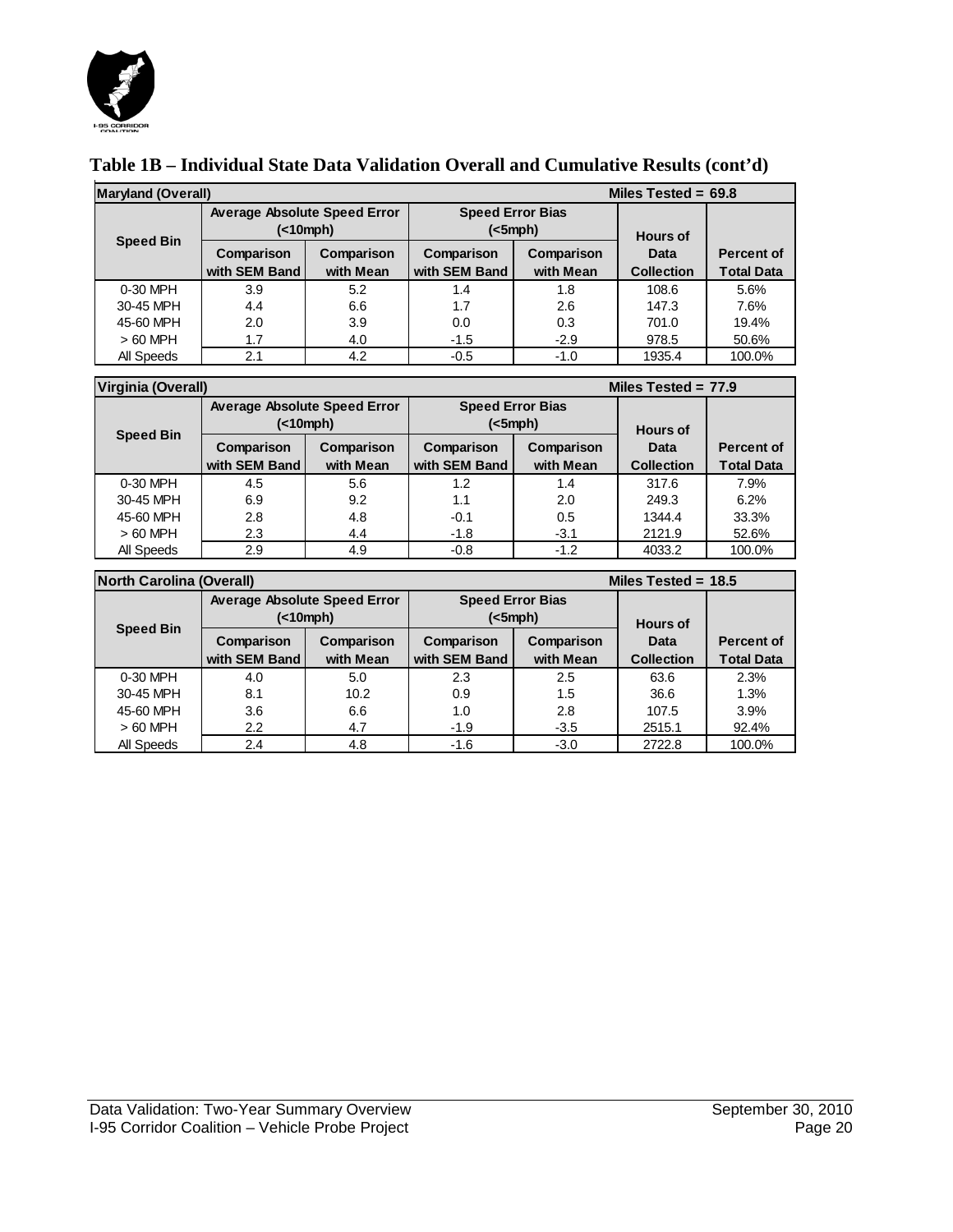

#### **Total Hours of Data Collected**





**Figure 1B - Cumulative State Data Validation Results**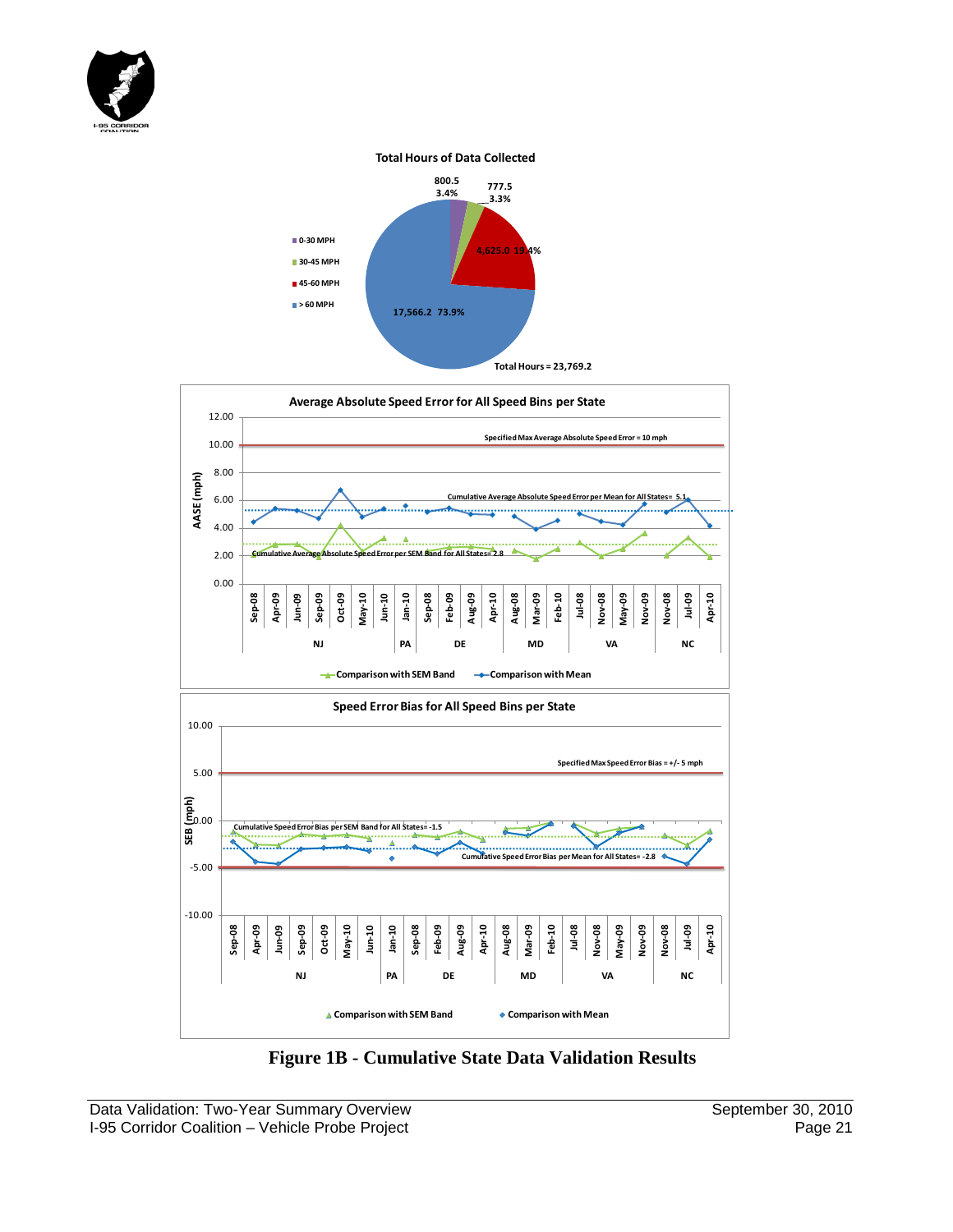



I -95 Corridor Coalition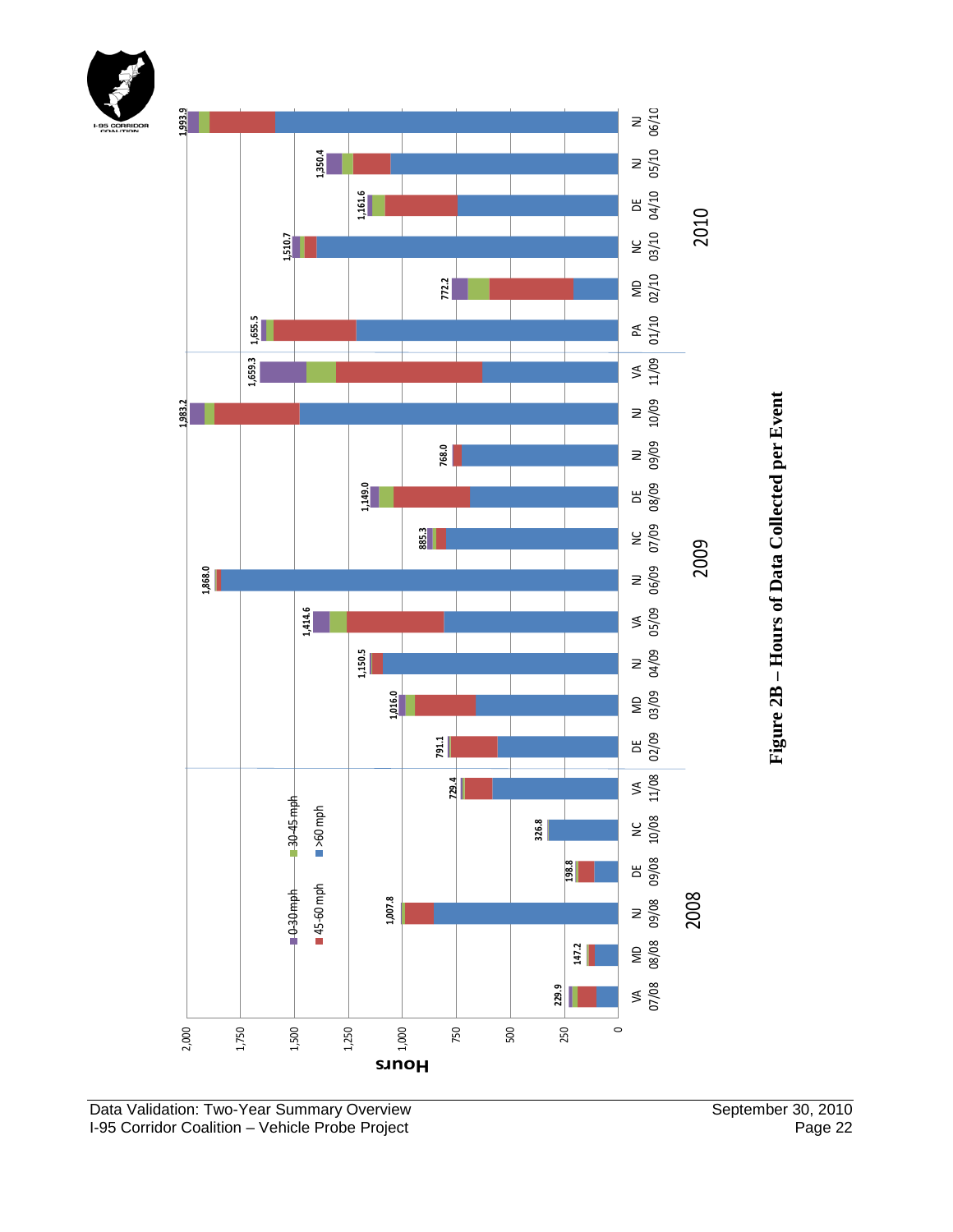

# **Appendix C – Individual State Data Validation Results**

#### **New Jersey**

### **Table 1C – New Jersey Data Validation Overall and Cumulative Results**

| <b>New Jersey (Overall)</b> |                                          |            |                                          |            | Miles Tested = $162.7$  |                   |
|-----------------------------|------------------------------------------|------------|------------------------------------------|------------|-------------------------|-------------------|
|                             | <b>Average Absolute Speed Error</b><br>( |            | <b>Speed Error Bias</b><br>$(<5$ mph $)$ |            |                         |                   |
| <b>Speed Bin</b>            | Comparison                               | Comparison | Comparison                               | Comparison | <b>Hours of</b><br>Data | <b>Percent of</b> |
|                             | with SEM Band                            | with Mean  | with SEM Band                            | with Mean  | <b>Collection</b>       | <b>Total Data</b> |
| 0-30 MPH                    | 7.4                                      | 8.5        | 5.3                                      | 5.8        | 209.8                   | 2.1%              |
| 30-45 MPH                   | 8.0                                      | 10.4       | 4.8                                      | 6.0        | 168.9                   | 1.7%              |
| 45-60 MPH                   | 2.7                                      | 5.0        | 0.6                                      | 1.6        | 1111.4                  | 19.4%             |
| $>60$ MPH                   | 2.8                                      | 5.3        | $-2.5$                                   | $-4.4$     | 8631.7                  | 85.3%             |
| All Speeds                  | 3.0                                      | 5.4        | $-1.9$                                   | $-3.3$     | 10121.8                 | 100.0%            |

| Southern New Jersey (June 2010) |                                          |            |                                          |            | Miles Tested = $14.3$   |                   |
|---------------------------------|------------------------------------------|------------|------------------------------------------|------------|-------------------------|-------------------|
|                                 | <b>Average Absolute Speed Error</b><br>( |            | <b>Speed Error Bias</b><br>$(<5$ mph $)$ |            |                         |                   |
| <b>Speed Bin</b>                | Comparison                               | Comparison | Comparison                               | Comparison | <b>Hours of</b><br>Data | <b>Percent of</b> |
|                                 | with SEM Band                            | with Mean  | with SEM Band                            | with Mean  | <b>Collection</b>       | <b>Total Data</b> |
| 0-30 MPH                        | 5.9                                      | 6.9        | 4.6                                      | 5.1        | 50.4                    | 0.5%              |
| 30-45 MPH                       | 5.4                                      | 7.2        | 2.2                                      | 2.9        | 50.2                    | 0.5%              |
| 45-60 MPH                       | 2.3                                      | 4.0        | 0.0                                      | 0.4        | 303.0                   | 3.0%              |
| $>60$ MPH                       | 3.3                                      | 5.6        | $-2.6$                                   | $-4.3$     | 1590.3                  | 15.7%             |
| All Speeds                      | 3.3                                      | 5.4        | $-1.9$                                   | $-3.2$     | 1993.9                  | 19.7%             |

| Northern New Jersey (May 2010) |                                     |            |                         | Miles Tested = $11.5$ |                   |                   |  |
|--------------------------------|-------------------------------------|------------|-------------------------|-----------------------|-------------------|-------------------|--|
|                                | <b>Average Absolute Speed Error</b> |            | <b>Speed Error Bias</b> |                       |                   |                   |  |
| <b>Speed Bin</b>               | ( <sub>10</sub> mph)                |            | $(<5$ mph $)$           |                       | <b>Hours of</b>   |                   |  |
|                                | Comparison                          | Comparison | Comparison              | Comparison            | Data              | <b>Percent of</b> |  |
|                                | with SEM Band                       | with Mean  | with SEM Band           | with Mean             | <b>Collection</b> | <b>Total Data</b> |  |
| 0-30 MPH                       | 3.2                                 | 4.1        | 1.7                     | 2.0                   | 72.7              | 5.4%              |  |
| 30-45 MPH                      | 4.0                                 | 6.2        | 1.1                     | 1.9                   | 49.0              | 3.6%              |  |
| 45-60 MPH                      | 1.7                                 | 4.1        | 0.2                     | 1.4                   | 174.6             | 12.9%             |  |
| $>60$ MPH                      | 2.3                                 | 4.9        | $-2.1$                  | $-4.0$                | 1054.1            | 78.1%             |  |
| All Speeds                     | 2.3                                 | 4.8        | $-1.5$                  | $-2.8$                | 1350.4            | 100.0%            |  |

| Southern New Jersey (October 2009) |                                     |            |                         |               |                   | Miles Tested = $13.7$<br><b>Hours of</b> |  |  |
|------------------------------------|-------------------------------------|------------|-------------------------|---------------|-------------------|------------------------------------------|--|--|
|                                    | <b>Average Absolute Speed Error</b> |            | <b>Speed Error Bias</b> |               |                   |                                          |  |  |
| <b>Speed Bin</b>                   | (                                   |            |                         | $(<5$ mph $)$ |                   |                                          |  |  |
|                                    | Comparison                          | Comparison | Comparison              | Comparison    | Data              | Percent of                               |  |  |
|                                    | with SEM Band                       | with Mean  | with SEM Band           | with Mean     | <b>Collection</b> | <b>Total Data</b>                        |  |  |
| 0-30 MPH                           | 12.5                                | 13.6       | 9.2                     | 9.6           | 67.7              | 3.4%                                     |  |  |
| 30-45 MPH                          | 14.4                                | 17.5       | 11.1                    | 13.0          | 45.7              | 2.3%                                     |  |  |
| 45-60 MPH                          | 3.6                                 | 6.0        | 1.0                     | 2.0           | 393.2             | 19.8%                                    |  |  |
| $>60$ MPH                          | 3.7                                 | 6.3        | $-3.2$                  | $-5.2$        | 1476.6            | 74.5%                                    |  |  |
| All Speeds                         | 4.2                                 | 6.7        | $-1.6$                  | $-2.8$        | 1983.2            | 100.0%                                   |  |  |

Data Validation: Two-Year Summary Overview September 30, 2010<br>
I-95 Corridor Coalition – Vehicle Probe Project Page 23 I-95 Corridor Coalition - Vehicle Probe Project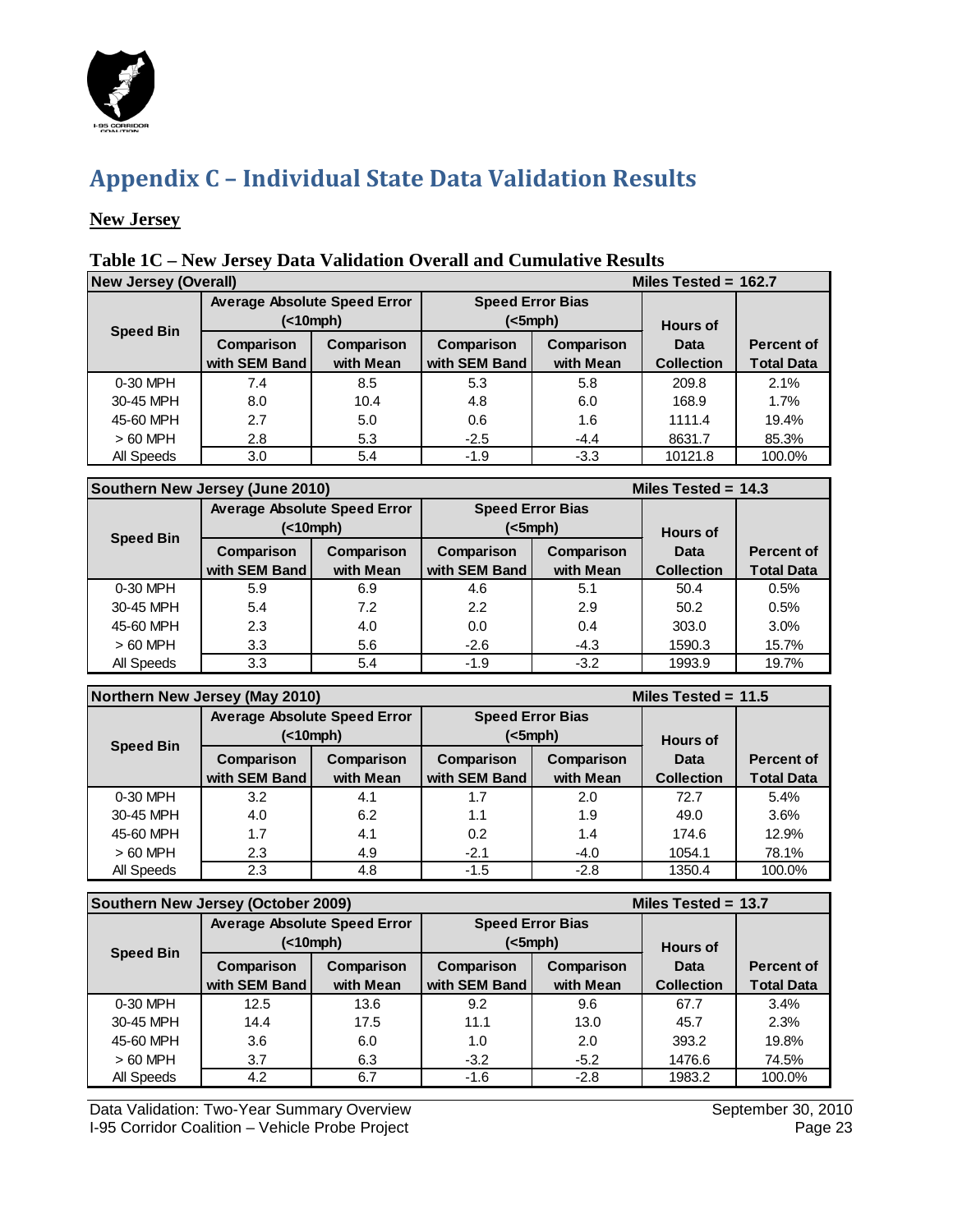

|  | Table 1C – New Jersey Data Validation Overall and Cumulative Results (cont'd) |
|--|-------------------------------------------------------------------------------|
|  |                                                                               |

| Southern New Jersey (September 2009) |                                     |            |                         | Miles Tested = $16.3$ |                   |                   |  |
|--------------------------------------|-------------------------------------|------------|-------------------------|-----------------------|-------------------|-------------------|--|
|                                      | <b>Average Absolute Speed Error</b> |            | <b>Speed Error Bias</b> |                       |                   |                   |  |
| <b>Speed Bin</b>                     | (                                   |            | $(<5$ mph $)$           |                       | <b>Hours of</b>   |                   |  |
|                                      | Comparison                          | Comparison | Comparison              | Comparison            | Data              | <b>Percent of</b> |  |
|                                      | with SEM Band                       | with Mean  | with SEM Band           | with Mean             | <b>Collection</b> | <b>Total Data</b> |  |
| 0-30 MPH                             | 8.2                                 | 10.2       | 6.0                     | 7.1                   | 3.2               | 0.4%              |  |
| 30-45 MPH                            | 6.9                                 | 10.8       | 2.2                     | 5.0                   | 0.8               | 0.1%              |  |
| 45-60 MPH                            | $2.2^{\circ}$                       | 5.3        | 1.6                     | 4.0                   | 38.3              | 5.0%              |  |
| $>60$ MPH                            | 1.9                                 | 4.6        | $-1.6$                  | $-3.4$                | 725.7             | 94.5%             |  |
| All Speeds                           | 1.9                                 | 4.7        | $-1.4$                  | $-3.0$                | 768.0             | 100.0%            |  |

| Southern New Jersey (June 2009) |                                          |                         |                                          |                         | liles Tested = $63.3$                        |                                        |
|---------------------------------|------------------------------------------|-------------------------|------------------------------------------|-------------------------|----------------------------------------------|----------------------------------------|
|                                 | <b>Average Absolute Speed Error</b><br>( |                         | <b>Speed Error Bias</b><br>$(<5$ mph $)$ |                         |                                              |                                        |
| <b>Speed Bin</b>                | Comparison<br>with SEM Band              | Comparison<br>with Mean | Comparison<br>with SEM Band              | Comparison<br>with Mean | <b>Hours of</b><br>Data<br><b>Collection</b> | <b>Percent of</b><br><b>Total Data</b> |
| 0-30 MPH                        | 20.1                                     | 21.0                    | 19.1                                     | 19.7                    | 2.2                                          | 0.1%                                   |
| 30-45 MPH                       | 16.2                                     | 17.8                    | 10.8                                     | 11.8                    | 4.3                                          | 0.2%                                   |
| 45-60 MPH                       | 3.9                                      | 7.1                     | 1.4                                      | 3.5                     | 21.2                                         | 1.1%                                   |
| $>60$ MPH                       | 2.8                                      | 5.2                     | $-2.7$                                   | $-4.7$                  | 1840.3                                       | 98.5%                                  |
| All Speeds                      | 2.9                                      | 5.3                     | $-2.6$                                   | $-4.5$                  | 1868.0                                       | 100.0%                                 |

| Northern New Jersey (April 2009) |                                          |                         |                                          |                         |                   | Miles Tested = $15.9$<br><b>Hours of</b><br>Percent of<br>Data |  |
|----------------------------------|------------------------------------------|-------------------------|------------------------------------------|-------------------------|-------------------|----------------------------------------------------------------|--|
|                                  | <b>Average Absolute Speed Error</b><br>( |                         | <b>Speed Error Bias</b><br>$(<5$ mph $)$ |                         |                   |                                                                |  |
| <b>Speed Bin</b>                 | Comparison<br>with SEM Band              | Comparison<br>with Mean | Comparison<br>with SEM Band              | Comparison<br>with Mean | <b>Collection</b> | <b>Total Data</b>                                              |  |
| 0-30 MPH                         | 6.4                                      | 7.4                     | 3.5                                      | 3.9                     | 7.0               | 0.6%                                                           |  |
|                                  |                                          |                         |                                          |                         |                   |                                                                |  |
| 30-45 MPH                        | 8.1                                      | 10.2                    | 4.2                                      | 5.3                     | 4.9               | 0.4%                                                           |  |
| 45-60 MPH                        | 2.0                                      | 5.0                     | 0.4                                      | 2.2                     | 48.2              | 4.2%                                                           |  |
| $>60$ MPH                        | 2.8                                      | 5.4                     | $-2.7$                                   | $-4.7$                  | 1090.4            | 94.8%                                                          |  |
| All Speeds                       | 2.8                                      | 5.4                     | $-2.5$                                   | $-4.3$                  | 1150.5            | 100.0%                                                         |  |

| New Jersey (September/October 2008) |                                     |            | Miles Tested = $27.7$   |            |                   |                   |
|-------------------------------------|-------------------------------------|------------|-------------------------|------------|-------------------|-------------------|
|                                     | <b>Average Absolute Speed Error</b> |            | <b>Speed Error Bias</b> |            |                   |                   |
| <b>Speed Bin</b>                    | (                                   |            | $(<5$ mph $)$           |            | <b>Hours of</b>   |                   |
|                                     | Comparison                          | Comparison | Comparison              | Comparison | Data              | <b>Percent of</b> |
|                                     | with SEM Band                       | with Mean  | with SEM Band           | with Mean  | <b>Collection</b> | <b>Total Data</b> |
| 0-30 MPH                            | 9.5                                 | 12.5       | 8.3                     | 10.9       | 6.6               | 0.7%              |
| 30-45 MPH                           | 8.3                                 | 11.6       | 5.3                     | 7.6        | 14.0              | 1.4%              |
| 45-60 MPH                           | 2.4                                 | 4.8        | 0.7                     | 1.9        | 132.9             | 13.2%             |
| $>60$ MPH                           | 1.9                                 | 4.2        | $-1.6$                  | $-3.1$     | 854.3             | 84.8%             |
| All Speeds                          | 2.1                                 | 4.4        | $-1.1$                  | $-2.2$     | 1007.8            | 100.0%            |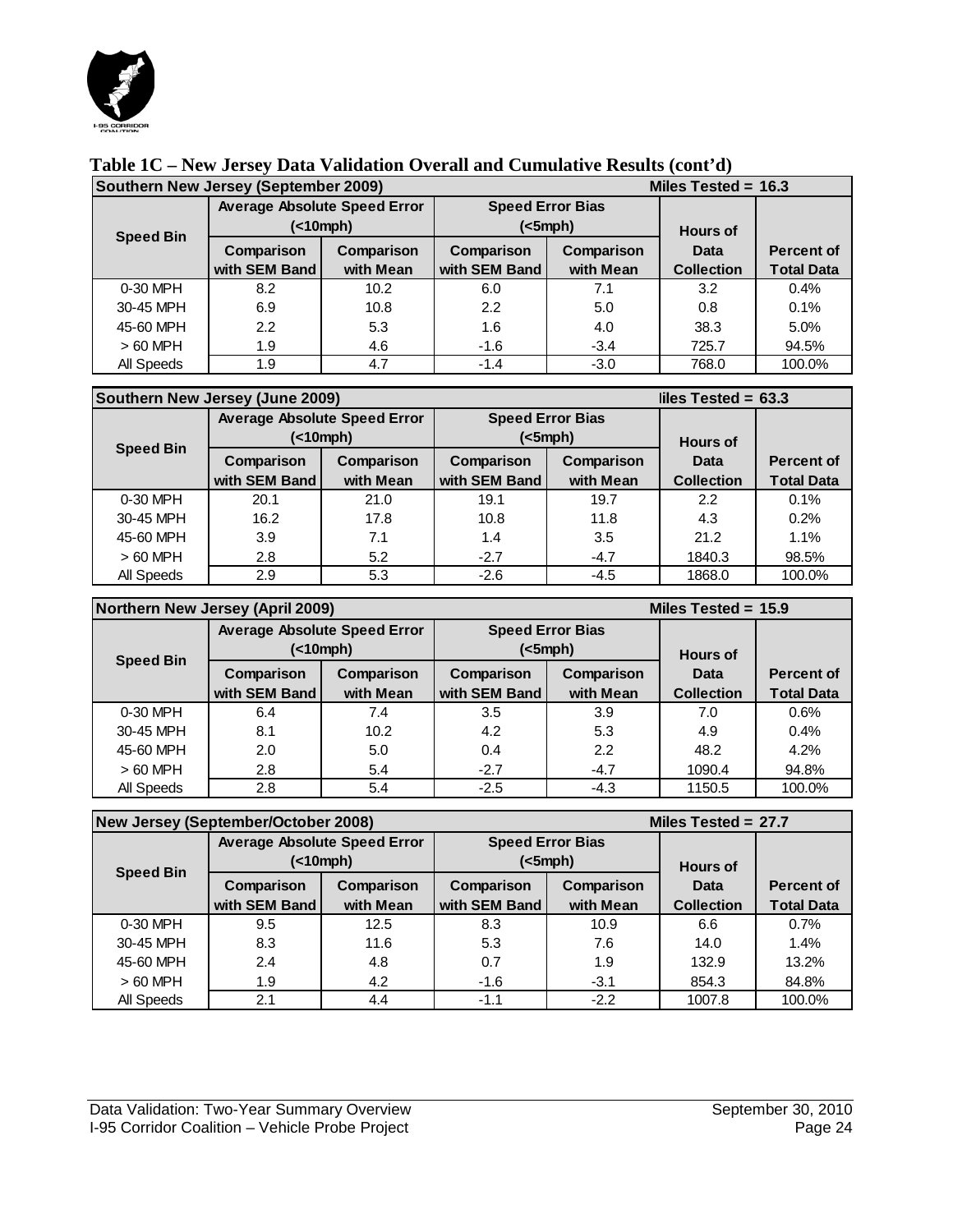







**Figure 1C - Overall New Jersey State Data Validation Results**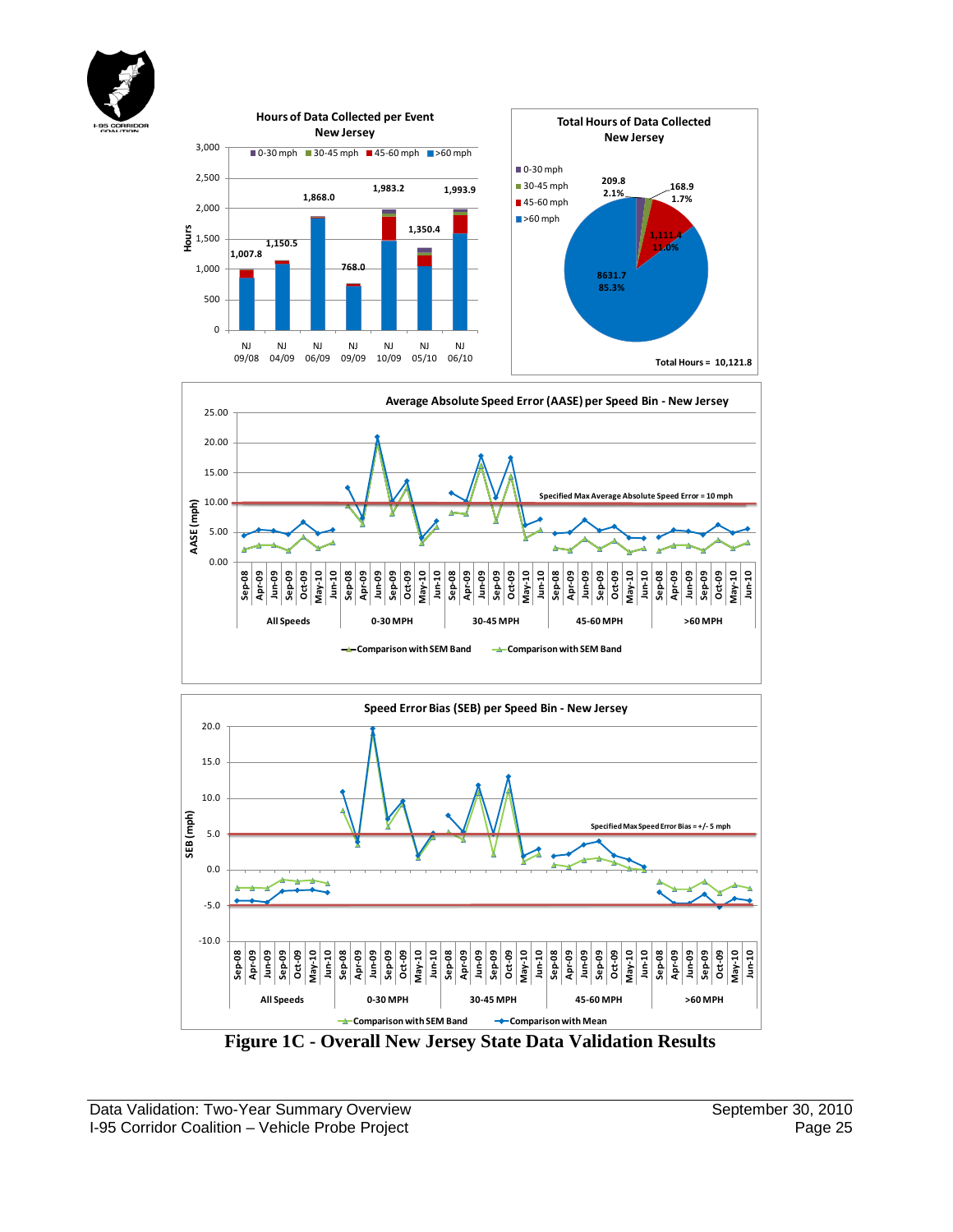

#### **Pennsylvania**

| Pennsylvania (Overall/January 2010) |                                     |                         | Miles Tested = $16.3$       |                         |                           |                                        |  |
|-------------------------------------|-------------------------------------|-------------------------|-----------------------------|-------------------------|---------------------------|----------------------------------------|--|
|                                     | <b>Average Absolute Speed Error</b> |                         |                             | <b>Speed Error Bias</b> |                           |                                        |  |
| <b>Speed Bin</b>                    | (                                   |                         |                             | (<5mph)                 | <b>Hours of</b>           |                                        |  |
|                                     | Comparison<br>with SEM Band         | Comparison<br>with Mean | Comparison<br>with SEM Band | Comparison<br>with Mean | Data<br><b>Collection</b> | <b>Percent of</b><br><b>Total Data</b> |  |
| 0-30 MPH                            | 6.5                                 | 7.7                     | 2.5                         | 2.5                     | 25.0                      | 1.5%                                   |  |
| 30-45 MPH                           | 7.0                                 | 8.6                     | 1.1                         | 1.4                     | 34.5                      | 2.1%                                   |  |
| 45-60 MPH                           | 2.3                                 | 4.3                     | $-0.3$                      | 0.0                     | 381.3                     | 19.4%                                  |  |
| $>60$ MPH                           | 3.3                                 | 5.9                     | $-3.2$                      | $-5.5$                  | 1214.7                    | 73.4%                                  |  |
| All Speeds                          | 3.2                                 | 5.6                     | $-2.4$                      | $-4.0$                  | 1655.5                    | 100.0%                                 |  |

## **Table 2C – Pennsylvania Data Validation Overall and Cumulative Results**



**Figure 2C - Overall Pennsylvania State Data Validation Results**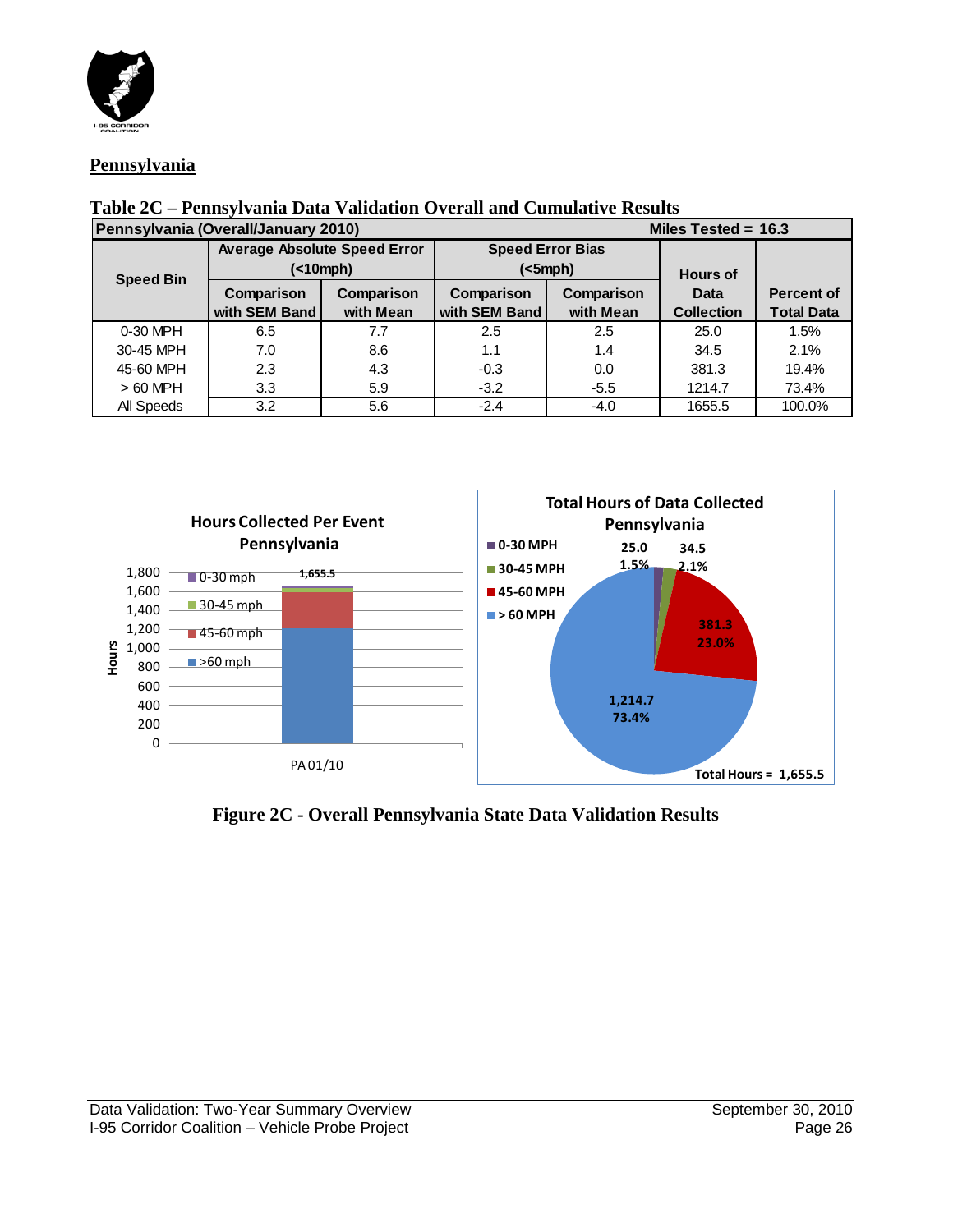

#### **Delaware**

# **Table 3C - Delaware Data Validation Overall and Cumulative Results**

| Delaware (Overall) |                                          |                         | Miles Tested = $45.5$              |                         |                           |                                        |
|--------------------|------------------------------------------|-------------------------|------------------------------------|-------------------------|---------------------------|----------------------------------------|
| <b>Speed Bin</b>   | <b>Average Absolute Speed Error</b><br>( |                         | <b>Speed Error Bias</b><br>(<5mph) |                         | <b>Hours of</b>           |                                        |
|                    | Comparison<br>with SEM Band              | Comparison<br>with Mean | Comparison<br>with SEM Band        | Comparison<br>with Mean | Data<br><b>Collection</b> | <b>Percent of</b><br><b>Total Data</b> |
| 0-30 MPH           | 6.0                                      | 7.8                     | 3.7                                | 4.6                     | 75.9                      | 2.3%                                   |
| 30-45 MPH          | 4.5                                      | 7.1                     | 1.5                                | 2.8                     | 140.9                     | 4.3%                                   |
| 45-60 MPH          | 2.0                                      | 4.3                     | $-0.6$                             | $-1.0$                  | 979.4                     | 19.4%                                  |
| $>60$ MPH          | 2.6                                      | 5.3                     | $-2.4$                             | $-4.6$                  | 2104.3                    | 63.8%                                  |
| All Speeds         | 2.6                                      | 5.1                     | $-1.6$                             | $-3.0$                  | 3300.5                    | 100.0%                                 |

| Delaware (April 2010) |                                          |                         | Miles Tested = $13.4$                    |                         |                           |                                        |
|-----------------------|------------------------------------------|-------------------------|------------------------------------------|-------------------------|---------------------------|----------------------------------------|
| <b>Speed Bin</b>      | <b>Average Absolute Speed Error</b><br>( |                         | <b>Speed Error Bias</b><br>$(<5$ mph $)$ |                         | <b>Hours of</b>           |                                        |
|                       | Comparison<br>with SEM Band              | Comparison<br>with Mean | Comparison<br>with SEM Band              | Comparison<br>with Mean | Data<br><b>Collection</b> | <b>Percent of</b><br><b>Total Data</b> |
| 0-30 MPH              | 4.7                                      | 7.2                     | 4.0                                      | 5.7                     | 22.6                      | 1.9%                                   |
| 30-45 MPH             | 1.9                                      | 5.3                     | 0.7                                      | 2.4                     | 57.9                      | 5.0%                                   |
| 45-60 MPH             | 1.8                                      | 4.2                     | $-1.2$                                   | $-2.3$                  | 335.7                     | 28.9%                                  |
| $>60$ MPH             | 2.8                                      | 5.2                     | $-2.7$                                   | $-4.7$                  | 745.4                     | 64.2%                                  |
| All Speeds            | 2.5                                      | 5.0                     | $-2.0$                                   | $-3.4$                  | 1161.6                    | 100.0%                                 |
|                       |                                          |                         |                                          |                         |                           |                                        |

| Delaware (August 2009) |                                                             |                         | Miles Tested = $11.2$                    |                         |                           |                                        |
|------------------------|-------------------------------------------------------------|-------------------------|------------------------------------------|-------------------------|---------------------------|----------------------------------------|
| <b>Speed Bin</b>       | <b>Average Absolute Speed Error</b><br>( <sub>10</sub> mph) |                         | <b>Speed Error Bias</b><br>$(<5$ mph $)$ |                         | <b>Hours of</b>           |                                        |
|                        | Comparison<br>with SEM Band                                 | Comparison<br>with Mean | Comparison<br>with SEM Band              | Comparison<br>with Mean | Data<br><b>Collection</b> | <b>Percent of</b><br><b>Total Data</b> |
| 0-30 MPH               | 5.5                                                         | 6.8                     | 2.7                                      | 3.1                     | 41.7                      | 3.6%                                   |
| 30-45 MPH              | 5.9                                                         | 7.6                     | 2.2                                      | 2.9                     | 66.3                      | 5.8%                                   |
| 45-60 MPH              | 2.4                                                         | 4.5                     | $-0.3$                                   | $-0.3$                  | 353.5                     | 30.8%                                  |
| $>60$ MPH              | 2.3                                                         | 4.9                     | $-2.1$                                   | $-4.1$                  | 687.3                     | 59.8%                                  |
| All Speeds             | 2.7                                                         | 5.0                     | $-1.1$                                   | $-2.3$                  | 1149.0                    | 100.0%                                 |
|                        |                                                             |                         |                                          |                         |                           |                                        |

| Delaware (February 2009) |                                          |                         | Miles Tested = $15.3$                    |                         |                           |                                        |
|--------------------------|------------------------------------------|-------------------------|------------------------------------------|-------------------------|---------------------------|----------------------------------------|
| <b>Speed Bin</b>         | <b>Average Absolute Speed Error</b><br>( |                         | <b>Speed Error Bias</b><br>$(<5$ mph $)$ |                         | <b>Hours of</b>           |                                        |
|                          | Comparison<br>with SEM Band              | Comparison<br>with Mean | Comparison<br>with SEM Band              | Comparison<br>with Mean | Data<br><b>Collection</b> | <b>Percent of</b><br><b>Total Data</b> |
| 0-30 MPH                 | 12.0                                     | 13.4                    | 9.4                                      | 10.1                    | 8.6                       | 1.1%                                   |
| 30-45 MPH                | 7.6                                      | 10.5                    | 5.6                                      | 7.8                     | 7.7                       | 1.0%                                   |
| 45-60 MPH                | 1.9                                      | 4.3                     | $-0.5$                                   | $-0.5$                  | 215.8                     | 27.3%                                  |
| $>60$ MPH                | 2.7                                      | 5.7                     | $-2.5$                                   | $-5.0$                  | 559.0                     | 70.7%                                  |
| All Speeds               | 2.6                                      | 5.4                     | $-1.7$                                   | $-3.5$                  | 791.1                     | 100.0%                                 |
|                          |                                          |                         |                                          |                         |                           |                                        |

| Delaware (September 2008) |                                          |                         | Miles Tested = $5.6$                     |                         |                           |                                        |
|---------------------------|------------------------------------------|-------------------------|------------------------------------------|-------------------------|---------------------------|----------------------------------------|
|                           | <b>Average Absolute Speed Error</b><br>( |                         | <b>Speed Error Bias</b><br>$(<5$ mph $)$ |                         | <b>Hours of</b>           |                                        |
| <b>Speed Bin</b>          | Comparison<br>with SEM Band              | Comparison<br>with Mean | Comparison<br>with SEM Band              | Comparison<br>with Mean | Data<br><b>Collection</b> | <b>Percent of</b><br><b>Total Data</b> |
| 0-30 MPH                  | 6.5                                      | 10.9                    | $-0.2$                                   | 2.5                     | 3.0                       | 1.5%                                   |
| 30-45 MPH                 | 8.5                                      | 11.8                    | $-1.9$                                   | $-0.1$                  | 9.0                       | 4.5%                                   |
| 45-60 MPH                 | 1.2                                      | 3.6                     | $-0.1$                                   | 0.0                     | 74.4                      | 37.4%                                  |
| $>60$ MPH                 | 2.5                                      | 5.5                     | $-2.4$                                   | $-4.9$                  | 112.4                     | 56.5%                                  |
| All Speeds                | 2.3                                      | 5.2                     | $-1.5$                                   | $-2.7$                  | 198.8                     | 100.0%                                 |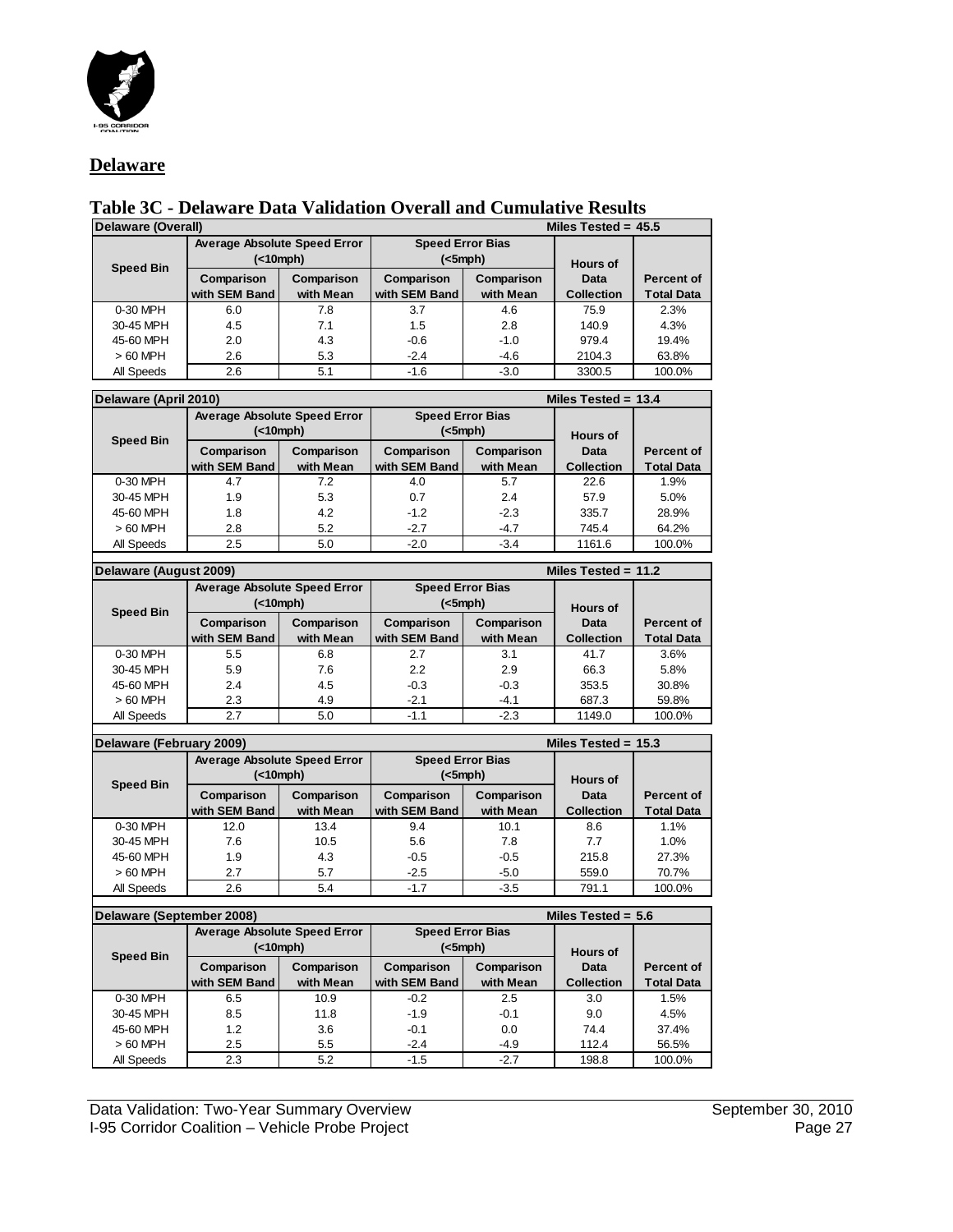





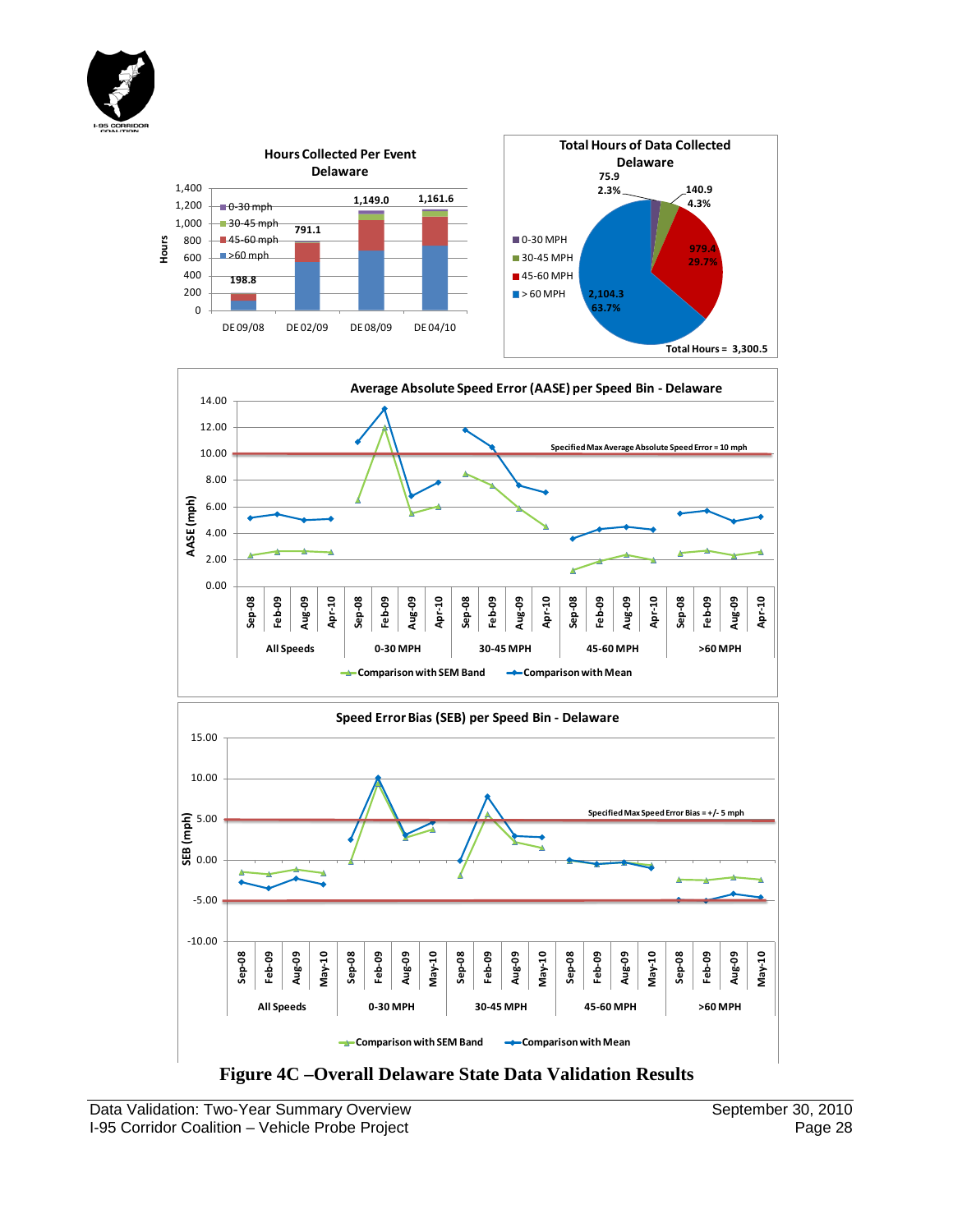

#### **Maryland**

# **Table 4C – Maryland Data Validation Overall and Cumulative Results**

| <b>Maryland (Overall)</b> |                                          |                         | Miles Tested = $69.8$              |                         |                           |                                        |
|---------------------------|------------------------------------------|-------------------------|------------------------------------|-------------------------|---------------------------|----------------------------------------|
| <b>Speed Bin</b>          | <b>Average Absolute Speed Error</b><br>( |                         | <b>Speed Error Bias</b><br>(<5mph) |                         | <b>Hours of</b>           |                                        |
|                           | Comparison<br>with SEM Band              | Comparison<br>with Mean | Comparison<br>with SEM Band        | Comparison<br>with Mean | Data<br><b>Collection</b> | <b>Percent of</b><br><b>Total Data</b> |
| 0-30 MPH                  | 3.9                                      | 5.2                     | 1.4                                | 1.8                     | 108.6                     | 5.6%                                   |
| 30-45 MPH                 | 4.4                                      | 6.6                     | 1.7                                | 2.6                     | 147.3                     | 7.6%                                   |
| 45-60 MPH                 | 2.0                                      | 3.9                     | 0.0                                | 0.3                     | 701.0                     | 19.4%                                  |
| $>60$ MPH                 | 1.7                                      | 4.0                     | $-1.5$                             | $-2.9$                  | 978.5                     | 50.6%                                  |
| All Speeds                | 2.1                                      | 4.2                     | $-0.5$                             | $-1.0$                  | 1935.4                    | 100.0%                                 |

| <b>Maryland (February 2010)</b> |                                                             |                         | Miles Tested = $16.3$              |                         |                           |                                        |
|---------------------------------|-------------------------------------------------------------|-------------------------|------------------------------------|-------------------------|---------------------------|----------------------------------------|
| <b>Speed Bin</b>                | <b>Average Absolute Speed Error</b><br>( <sub>10</sub> mph) |                         | <b>Speed Error Bias</b><br>(<5mph) |                         | <b>Hours of</b>           |                                        |
|                                 | Comparison<br>with SEM Band                                 | Comparison<br>with Mean | Comparison<br>with SEM Band        | Comparison<br>with Mean | Data<br><b>Collection</b> | <b>Percent of</b><br><b>Total Data</b> |
| 0-30 MPH                        | 3.6                                                         | 5.1                     | 1.1                                | 1.4                     | 76.5                      | 9.9%                                   |
| 30-45 MPH                       | 4.3                                                         | 6.6                     | 1.8                                | 2.5                     | 97.4                      | 12.6%                                  |
| 45-60 MPH                       | 2.1                                                         | 4.0                     | $-0.1$                             | 0.2                     | 389.3                     | 50.4%                                  |
| $>60$ MPH                       | 2.1                                                         | 4.4                     | $-1.8$                             | $-3.2$                  | 209.0                     | 27.1%                                  |
| All Speeds                      | 2.5                                                         | 4.5                     | $-0.2$                             | $-0.3$                  | 772.2                     | 100.0%                                 |

| <b>Maryland (March 2009)</b> |                                     |            |               |                         | Miles Tested = $19.4$ |                   |
|------------------------------|-------------------------------------|------------|---------------|-------------------------|-----------------------|-------------------|
|                              | <b>Average Absolute Speed Error</b> |            |               | <b>Speed Error Bias</b> |                       |                   |
| <b>Speed Bin</b>             | (<10mph)                            |            | (<5mph)       |                         | <b>Hours of</b>       |                   |
|                              | Comparison                          | Comparison | Comparison    | Comparison              | Data                  | <b>Percent of</b> |
|                              | with SEM Band                       | with Mean  | with SEM Band | with Mean               | <b>Collection</b>     | <b>Total Data</b> |
| 0-30 MPH                     | 4.2                                 | 5.1        | 1.8           | 2.1                     | 29.7                  | 2.9%              |
| 30-45 MPH                    | 4.2                                 | 6.2        | 1.3           | 2.2                     | 44.1                  | 4.3%              |
| 45-60 MPH                    | 1.6                                 | 3.5        | 0.2           | 0.6                     | 280.9                 | 27.6%             |
| $>60$ MPH                    | 1.6                                 | 3.9        | $-1.4$        | $-2.9$                  | 661.3                 | 65.1%             |
| All Speeds                   | 1.8                                 | 3.9        | $-0.7$        | $-1.6$                  | 1016.0                | 100.0%            |

| <b>Maryland (August 2008)</b> |                                     |            | Miles Tested = $34.1$   |            |                   |                   |
|-------------------------------|-------------------------------------|------------|-------------------------|------------|-------------------|-------------------|
|                               | <b>Average Absolute Speed Error</b> |            | <b>Speed Error Bias</b> |            |                   |                   |
|                               | (                                   |            | $(<5$ mph $)$           |            | <b>Hours of</b>   |                   |
| <b>Speed Bin</b>              | Comparison                          | Comparison | Comparison              | Comparison | Data              | <b>Percent of</b> |
|                               | with SEM Band                       | with Mean  | with SEM Band           | with Mean  | <b>Collection</b> | <b>Total Data</b> |
| 0-30 MPH                      | 7.8                                 | 11.7       | 7.2                     | 10.6       | 2.4               | 1.6%              |
| 30-45 MPH                     | 6.7                                 | 10.7       | 4.0                     | 6.1        | 5.8               | 3.9%              |
| 45-60 MPH                     | 3.3                                 | 6.2        | $-0.7$                  | $-0.2$     | 30.8              | 21.0%             |
| $>60$ MPH                     | 1.8                                 | 4.0        | $-1.3$                  | $-2.2$     | 108.2             | 73.5%             |
| All Speeds                    | 2.4                                 | 4.8        | $-0.8$                  | $-1.2$     | 147.2             | 100.0%            |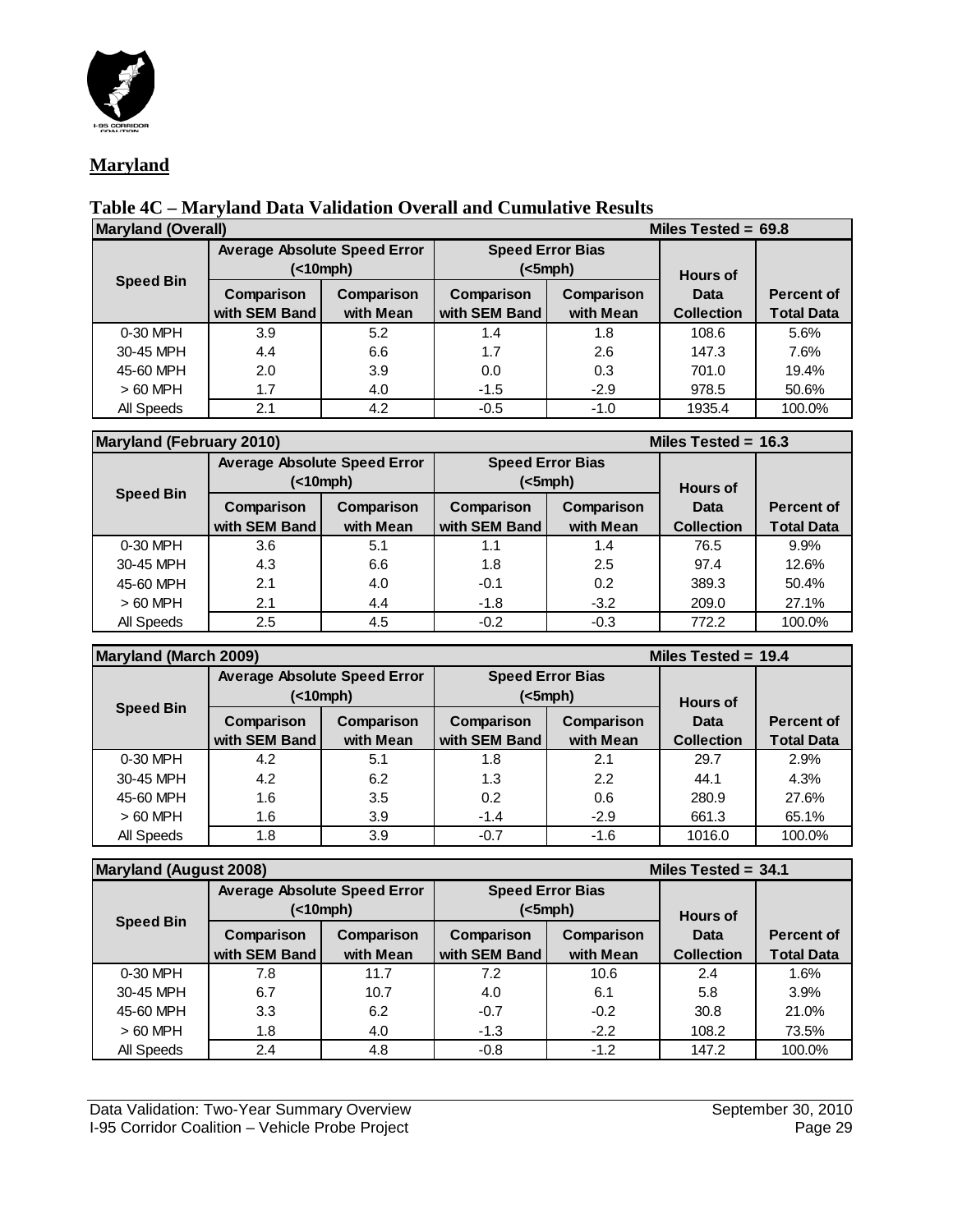







Data Validation: Two-Year Summary Overview September 30, 2010<br>
I-95 Corridor Coalition – Vehicle Probe Project Page 30 I-95 Corridor Coalition - Vehicle Probe Project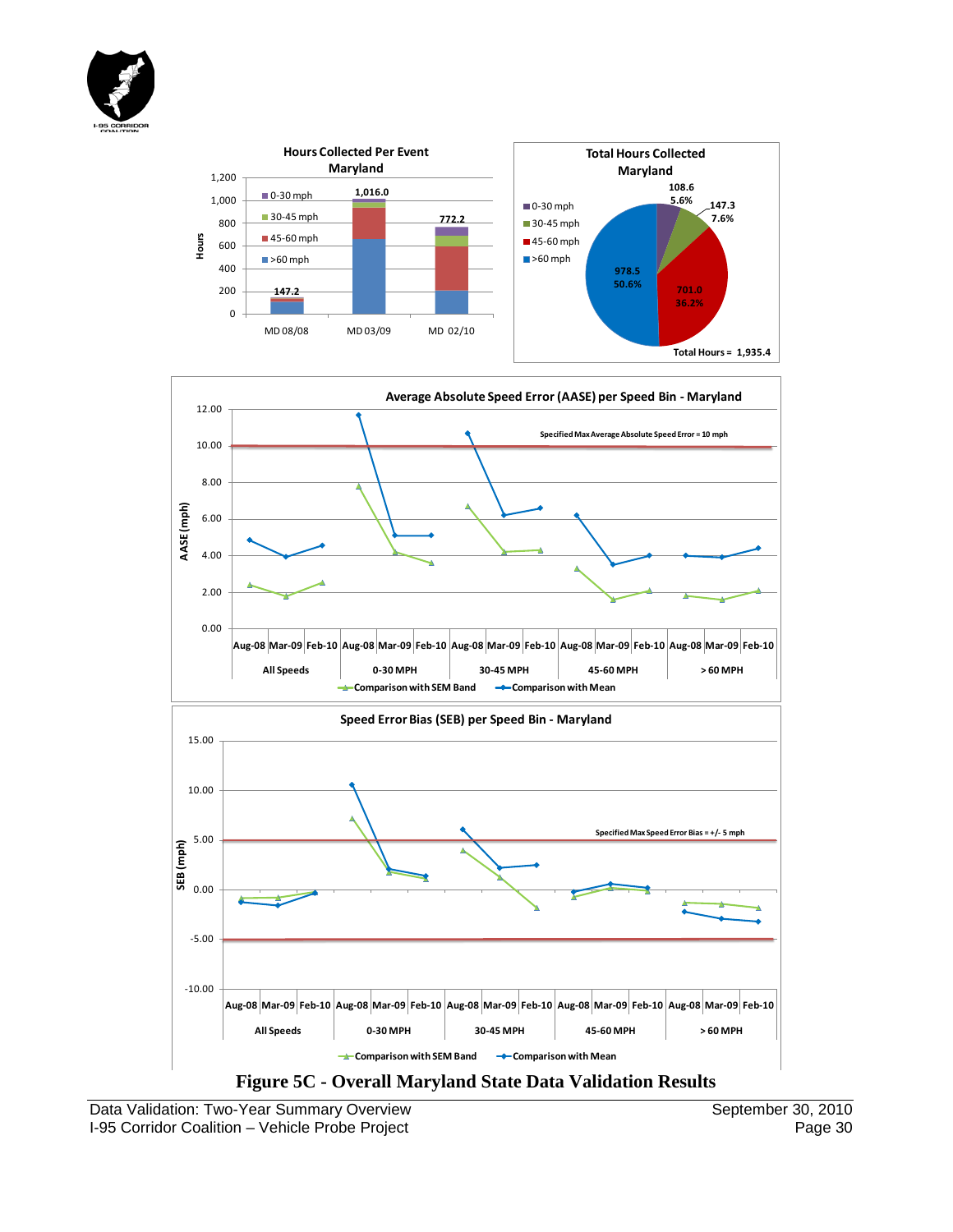

#### **Virginia**

### **Table 5C – Virginia Data Validation Overall and Cumulative Results**

| Virginia (Overall) |                                     |            |                         |               | Miles Tested = $77.9$ |                   |
|--------------------|-------------------------------------|------------|-------------------------|---------------|-----------------------|-------------------|
|                    | <b>Average Absolute Speed Error</b> |            | <b>Speed Error Bias</b> |               |                       |                   |
| <b>Speed Bin</b>   | ( <sub>10</sub> mph)                |            |                         | $(<5$ mph $)$ |                       |                   |
|                    | Comparison                          | Comparison | Comparison              | Comparison    | Data                  | Percent of        |
|                    | with SEM Band                       | with Mean  | with SEM Band           | with Mean     | <b>Collection</b>     | <b>Total Data</b> |
| 0-30 MPH           | 4.5                                 | 5.6        | 1.2                     | 1.4           | 317.6                 | 7.9%              |
| 30-45 MPH          | 6.9                                 | 9.2        | 1.1                     | 2.0           | 249.3                 | 6.2%              |
| 45-60 MPH          | 2.8                                 | 4.8        | $-0.1$                  | 0.5           | 1344.4                | 33.3%             |
| $>60$ MPH          | 2.3                                 | 4.4        | $-1.8$                  | $-3.1$        | 2121.9                | 52.6%             |
| All Speeds         | 2.9                                 | 4.9        | $-0.8$                  | $-1.2$        | 4033.2                | 100.0%            |

| Northern Virginia (November 2009) |                                     |            | Miles Tested = $13.6$   |            |                   |                   |  |
|-----------------------------------|-------------------------------------|------------|-------------------------|------------|-------------------|-------------------|--|
|                                   | <b>Average Absolute Speed Error</b> |            | <b>Speed Error Bias</b> |            |                   |                   |  |
| <b>Speed Bin</b>                  |                                     | (<10mph)   | $(<5$ mph $)$           |            | <b>Hours of</b>   |                   |  |
|                                   | Comparison                          | Comparison | Comparison              | Comparison | Data              | Percent of        |  |
|                                   | with SEM Band                       | with Mean  | with SEM Band           | with Mean  | <b>Collection</b> | <b>Total Data</b> |  |
| 0-30 MPH                          | 4.5                                 | 5.6        | 0.7                     | 0.8        | 213.9             | 12.9%             |  |
| 30-45 MPH                         | 7.1                                 | 9.8        | 0.6                     | 1.8        | 137.7             | 8.3%              |  |
| 45-60 MPH                         | 3.2                                 | 5.4        | $-0.1$                  | 0.6        | 678.4             | 40.9%             |  |
| $>60$ MPH                         | 3.1                                 | 5.3        | $-1.9$                  | $-2.9$     | 629.3             | 37.9%             |  |
| All Speeds                        | 3.7                                 | 5.8        | $-0.6$                  | $-0.6$     | 1659.3            | 100.0%            |  |

| Northern Virginia (May 2009) |                                     |            |                         |            | Miles Tested = $13.9$ |                   |
|------------------------------|-------------------------------------|------------|-------------------------|------------|-----------------------|-------------------|
|                              | <b>Average Absolute Speed Error</b> |            | <b>Speed Error Bias</b> |            |                       |                   |
| <b>Speed Bin</b>             | (<10mph)                            |            | (<5mph)                 |            | <b>Hours of</b>       |                   |
|                              | Comparison                          | Comparison | Comparison              | Comparison | Data                  | Percent of        |
|                              | with SEM Band                       | with Mean  | with SEM Band           | with Mean  | <b>Collection</b>     | <b>Total Data</b> |
| 0-30 MPH                     | 4.2                                 | 5.2        | 1.9                     | 2.0        | 78.5                  | 5.5%              |
| 30-45 MPH                    | 7.0                                 | 8.5        | 2.0                     | 2.4        | 78.0                  | 5.5%              |
| 45-60 MPH                    | 2.4                                 | 4.1        | $-0.1$                  | 0.5        | 449.9                 | 31.8%             |
| $>60$ MPH                    | 2.0                                 | 3.8        | $-1.8$                  | $-3.0$     | 808.2                 | 57.1%             |
| All Speeds                   | 2.5                                 | 4.2        | $-0.8$                  | $-1.3$     | 1414.6                | 100.0%            |

|                  | <b>Central Virginia (November 2008)</b> |                                     | Miles Tested = $17.0$ |                         |                   |                   |  |
|------------------|-----------------------------------------|-------------------------------------|-----------------------|-------------------------|-------------------|-------------------|--|
|                  |                                         | <b>Average Absolute Speed Error</b> |                       | <b>Speed Error Bias</b> |                   |                   |  |
|                  | ( <sub>10</sub> mph)                    |                                     | (<5mph)               |                         | <b>Hours of</b>   |                   |  |
| <b>Speed Bin</b> | Comparison                              | Comparison                          | Comparison            | Comparison              | Data              | <b>Percent of</b> |  |
|                  | with SEM Band                           | with Mean                           | with SEM Band         | with Mean               | <b>Collection</b> | <b>Total Data</b> |  |
| 0-30 MPH         | 7.0                                     | 11.4                                | 4.2                   | 6.8                     | 8.5               | 1.2%              |  |
| 30-45 MPH        | 5.8                                     | 10.1                                | 1.4                   | 3.6                     | 9.3               | 1.3%              |  |
| 45-60 MPH        | 1.6                                     | 4.0                                 | $-0.3$                | 0.1                     | 128.9             | 17.7%             |  |
| $>60$ MPH        | 1.9                                     | 4.4                                 | $-1.7$                | $-3.6$                  | 582.7             | 79.9%             |  |
| All Speeds       | 2.0                                     | 4.5                                 | $-1.3$                | $-2.7$                  | 729.3             | 100.0%            |  |

| Northern Virginia (July 2008) |                                     |            | Miles Tested = $33.4$   |            |                   |                   |  |
|-------------------------------|-------------------------------------|------------|-------------------------|------------|-------------------|-------------------|--|
|                               | <b>Average Absolute Speed Error</b> |            | <b>Speed Error Bias</b> |            |                   |                   |  |
| <b>Speed Bin</b>              | ( <sub>10</sub> mph)                |            | (<5mph)                 |            | <b>Hours of</b>   |                   |  |
|                               | Comparison                          | Comparison | Comparison              | Comparison | Data              | <b>Percent of</b> |  |
|                               | with SEM Band                       | with Mean  | with SEM Band           | with Mean  | <b>Collection</b> | <b>Total Data</b> |  |
| 0-30 MPH                      | 4.1                                 | 5.3        | 2.2                     | 2.6        | 16.7              | 7.3%              |  |
| 30-45 MPH                     | 5.7                                 | 7.4        | 1.4                     | 1.7        | 24.3              | 10.6%             |  |
| 45-60 MPH                     | 2.9                                 | 5.2        | 0.2                     | 0.9        | 87.2              | 37.9%             |  |
| $>60$ MPH                     | 2.2                                 | 4.3        | $-1.6$                  | $-2.8$     | 101.7             | 44.3%             |  |
| All Speeds                    | 3.0                                 | 5.0        | $-0.3$                  | $-0.5$     | 229.8             | 100.0%            |  |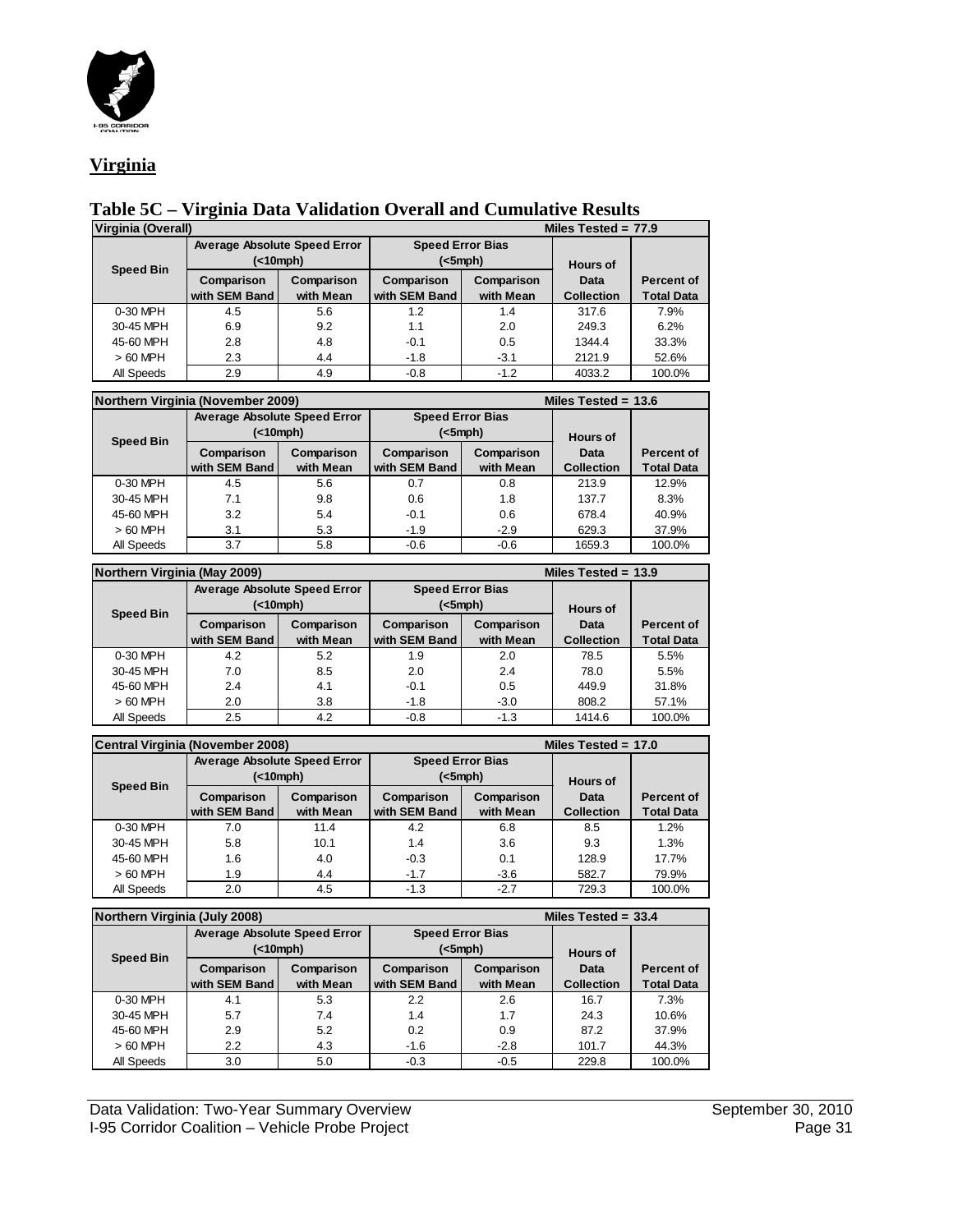





**Figure 6C - Overall Virginia State Data Validation Results**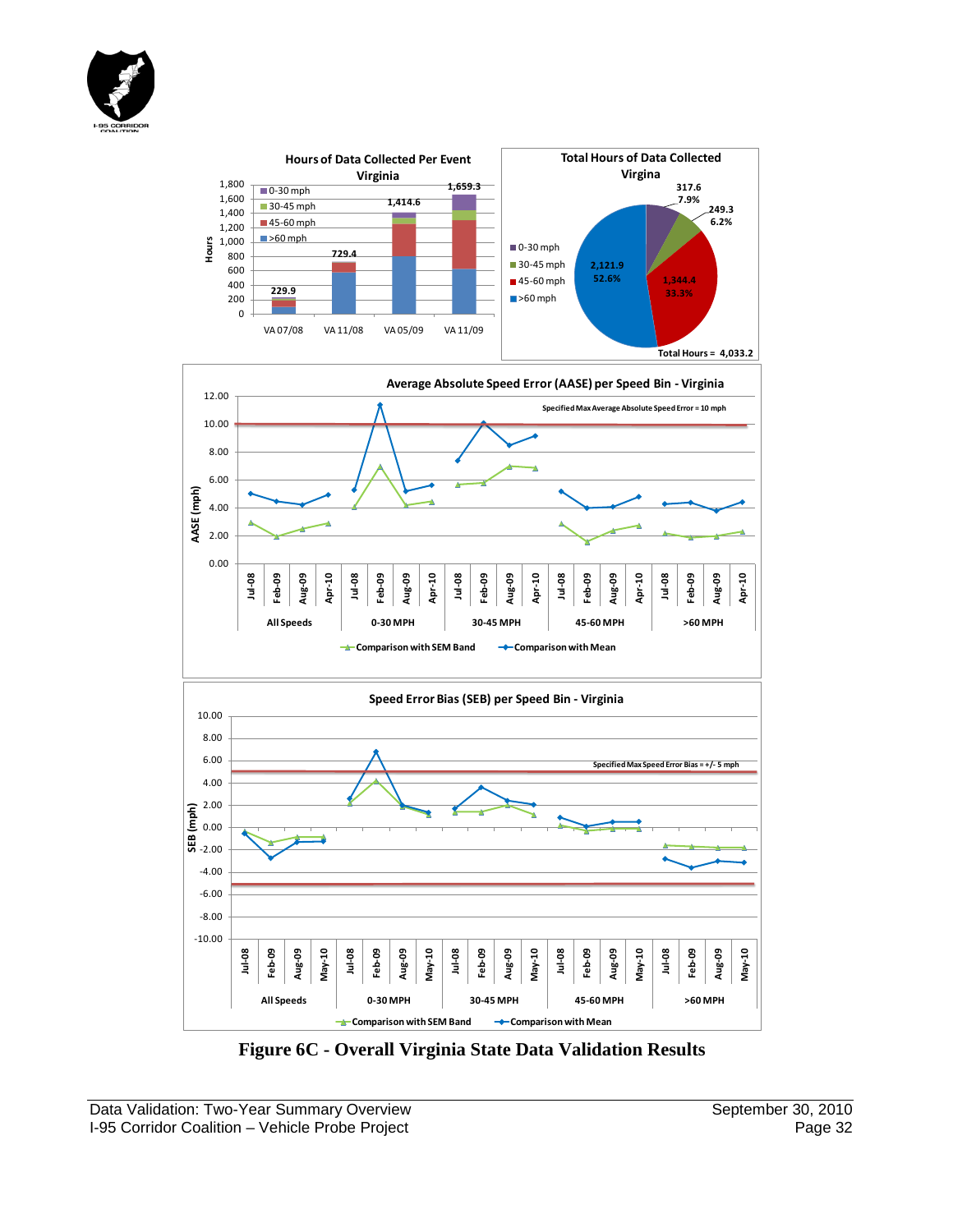

#### **North Carolina**

## **Table 6C – North Carolina Data Validation Overall and Cumulative Results**

| <b>North Carolina (Overall)</b> |                                          |                         | Miles Tested = $103.2$             |                         |                           |                                        |  |
|---------------------------------|------------------------------------------|-------------------------|------------------------------------|-------------------------|---------------------------|----------------------------------------|--|
|                                 | <b>Average Absolute Speed Error</b><br>( |                         | <b>Speed Error Bias</b><br>(<5mph) |                         | <b>Hours of</b>           |                                        |  |
| <b>Speed Bin</b>                | Comparison<br>with SEM Band              | Comparison<br>with Mean | Comparison<br>with SEM Band        | Comparison<br>with Mean | Data<br><b>Collection</b> | <b>Percent of</b><br><b>Total Data</b> |  |
| 0-30 MPH                        | 4.0                                      | 5.0                     | 2.3                                | 2.5                     | 63.6                      | 2.3%                                   |  |
| 30-45 MPH                       | 8.1                                      | 10.2                    | 0.9                                | 1.5                     | 36.6                      | 1.3%                                   |  |
| 45-60 MPH                       | 3.6                                      | 6.6                     | 1.0                                | 2.8                     | 107.5                     | 3.9%                                   |  |
| $>60$ MPH                       | $2.2\phantom{0}$                         | 4.7                     | $-1.9$                             | $-3.5$                  | 2515.1                    | 92.4%                                  |  |
| All Speeds                      | 2.4                                      | 4.8                     | $-1.6$                             | $-3.0$                  | 2722.8                    | 100.0%                                 |  |

#### **North Carolina (March 2010) Miles Tested = 18.5**

|                  | <b>Average Absolute Speed Error</b><br>( |                         | <b>Speed Error Bias</b><br>$(<5$ mph $)$ |                         | <b>Hours of</b>           |                                        |
|------------------|------------------------------------------|-------------------------|------------------------------------------|-------------------------|---------------------------|----------------------------------------|
| <b>Speed Bin</b> | Comparison<br>with SEM Band              | Comparison<br>with Mean | Comparison<br>with SEM Band              | Comparison<br>with Mean | Data<br><b>Collection</b> | <b>Percent of</b><br><b>Total Data</b> |
| 0-30 MPH         | 3.4                                      | 4.6                     | 1.8                                      | 2.1                     | 38.0                      | 2.5%                                   |
| 30-45 MPH        | 6.4                                      | 8.8                     | 2.9                                      | 3.9                     | 17.0                      | 1.1%                                   |
| 45-60 MPH        | 3.1                                      | 6.2                     | 1.3                                      | 3.5                     | 58.4                      | 3.9%                                   |
| $>60$ MPH        | 1.8                                      | 3.9                     | $-1.3$                                   | $-2.4$                  | 1397.3                    | 92.5%                                  |
| All Speeds       | 1.9                                      | 4.1                     | $-1.1$                                   | $-2.0$                  | 1510.7                    | 100.0%                                 |

| North Carolina (July 2009) |                                     |            |                         |            | Miles Tested = $42.4$ |                   |
|----------------------------|-------------------------------------|------------|-------------------------|------------|-----------------------|-------------------|
|                            | <b>Average Absolute Speed Error</b> |            | <b>Speed Error Bias</b> |            | <b>Hours of</b>       |                   |
| <b>Speed Bin</b>           | Comparison                          | Comparison | Comparison              | Comparison | Data                  | <b>Percent of</b> |
|                            | with SEM Band                       | with Mean  | with SEM Band           | with Mean  | <b>Collection</b>     | <b>Total Data</b> |
| 0-30 MPH                   | 4.1                                 | 4.8        | 2.2                     | 2.3        | 24.0                  | 2.7%              |
| 30-45 MPH                  | 9.4                                 | 11.2       | $-1.6$                  | $-1.5$     | 17.8                  | 2.0%              |
| 45-60 MPH                  | 4.3                                 | 7.1        | 0.4                     | 1.7        | 45.9                  | 5.2%              |
| $>60$ MPH                  | 3.1                                 | 5.9        | $-2.9$                  | $-5.2$     | 797.6                 | 90.1%             |
| All Speeds                 | 3.3                                 | 6.0        | $-2.6$                  | $-4.6$     | 885.3                 | 100.0%            |

| <b>North Carolina (October 2008)</b><br>Miles Tested = $42.3$ |                                     |            |                         |            |                   |                   |
|---------------------------------------------------------------|-------------------------------------|------------|-------------------------|------------|-------------------|-------------------|
|                                                               | <b>Average Absolute Speed Error</b> |            | <b>Speed Error Bias</b> |            | <b>Hours of</b>   |                   |
| <b>Speed Bin</b>                                              | Comparison                          | Comparison | Comparison              | Comparison | Data              | <b>Percent of</b> |
|                                                               | with SEM Band                       | with Mean  | with SEM Band           | with Mean  | <b>Collection</b> | <b>Total Data</b> |
| 0-30 MPH                                                      | 16.10                               | 17.10      | 14.60                   | 15.20      | 1.6               | 0.5%              |
| 30-45 MPH                                                     | 12.20                               | 14.20      | 7.50                    | 8.40       | 1.8               | 0.5%              |
| 45-60 MPH                                                     | 3.80                                | 8.30       | 3.30                    | 7.20       | 3.2               | 1.0%              |
| $>60$ MPH                                                     | 1.90                                | 5.00       | $-1.70$                 | $-4.00$    | 320.2             | 98.0%             |
| All Speeds                                                    | 2.04                                | 5.14       | $-1.52$                 | $-3.73$    | 326.8             | 100.0%            |